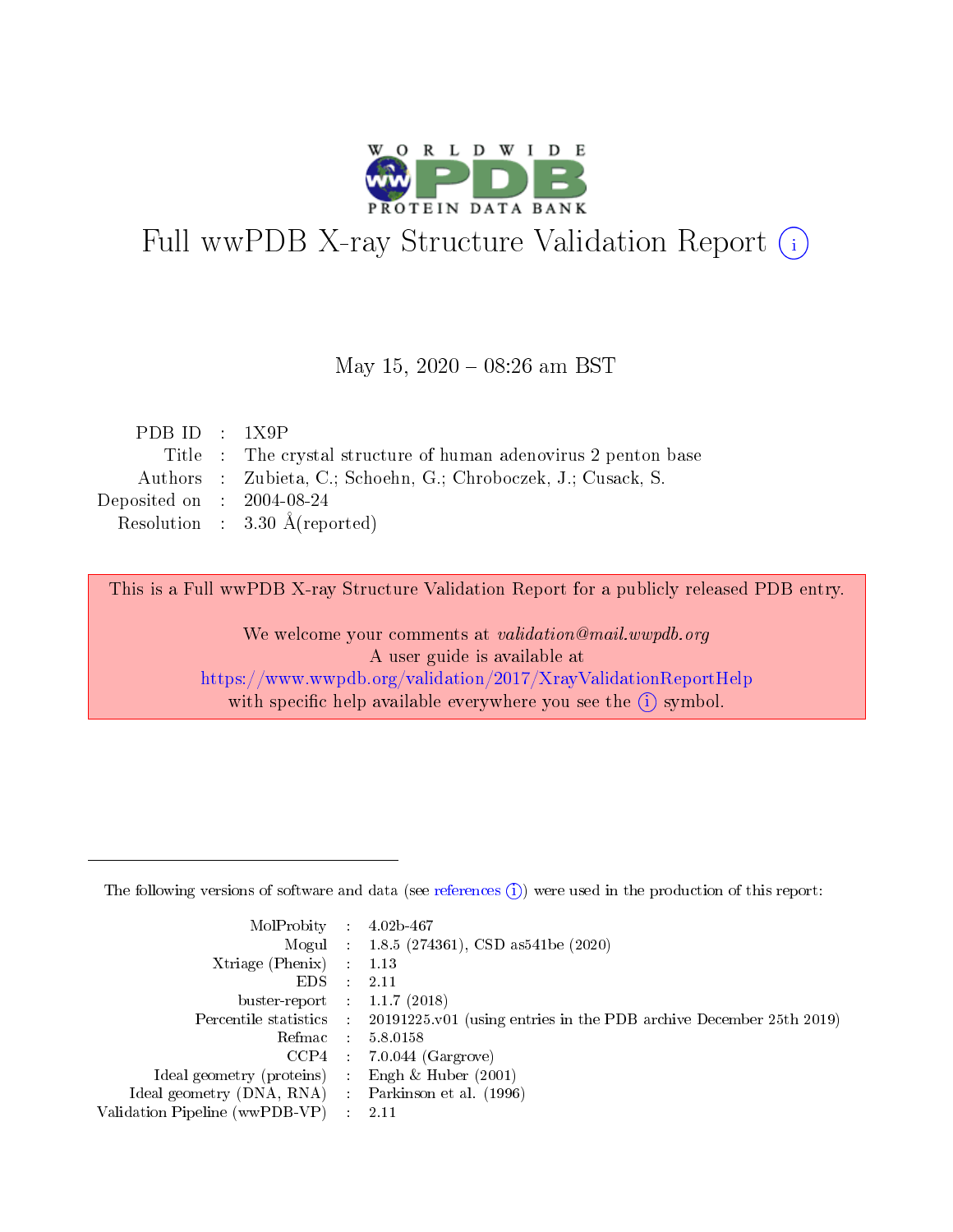# 1 [O](https://www.wwpdb.org/validation/2017/XrayValidationReportHelp#overall_quality)verall quality at a glance  $(i)$

The following experimental techniques were used to determine the structure: X-RAY DIFFRACTION

The reported resolution of this entry is 3.30 Å.

Percentile scores (ranging between 0-100) for global validation metrics of the entry are shown in the following graphic. The table shows the number of entries on which the scores are based.



| Metric                | Whole archive<br>$(\#\mathrm{Entries})$ | Similar resolution<br>$(\#\text{Entries},\, \text{resolution}\; \text{range}(\textup{\AA}))$ |
|-----------------------|-----------------------------------------|----------------------------------------------------------------------------------------------|
| $R_{free}$            | 130704                                  | $1149(3.34-3.26)$                                                                            |
| Clashscore            | 141614                                  | $1205(3.34-3.26)$                                                                            |
| Ramachandran outliers | 138981                                  | $1183(3.34-3.26)$                                                                            |
| Sidechain outliers    | 138945                                  | $1182(3.34-3.26)$                                                                            |
| RSRZ outliers         | 127900                                  | $1115(3.34-3.26)$                                                                            |

The table below summarises the geometric issues observed across the polymeric chains and their fit to the electron density. The red, orange, yellow and green segments on the lower bar indicate the fraction of residues that contain outliers for  $\geq=3$ , 2, 1 and 0 types of geometric quality criteria respectively. A grey segment represents the fraction of residues that are not modelled. The numeric value for each fraction is indicated below the corresponding segment, with a dot representing fractions  $\epsilon=5\%$  The upper red bar (where present) indicates the fraction of residues that have poor fit to the electron density. The numeric value is given above the bar.

| $\cap$ hain | Length |           | Quality of chain |     |     |  |  |  |
|-------------|--------|-----------|------------------|-----|-----|--|--|--|
|             | につつ    | 7%<br>33% | 43%              | 11% | 12% |  |  |  |
|             | ن∠ن    |           |                  |     |     |  |  |  |

The following table lists non-polymeric compounds, carbohydrate monomers and non-standard residues in protein, DNA, RNA chains that are outliers for geometric or electron-density-fit criteria:

| $\mid$ Mol $\mid$ |  |     |  | Type   Chain   Res   Chirality   Geometry   Clashes   Electron density |
|-------------------|--|-----|--|------------------------------------------------------------------------|
|                   |  | 700 |  |                                                                        |
|                   |  | 998 |  |                                                                        |

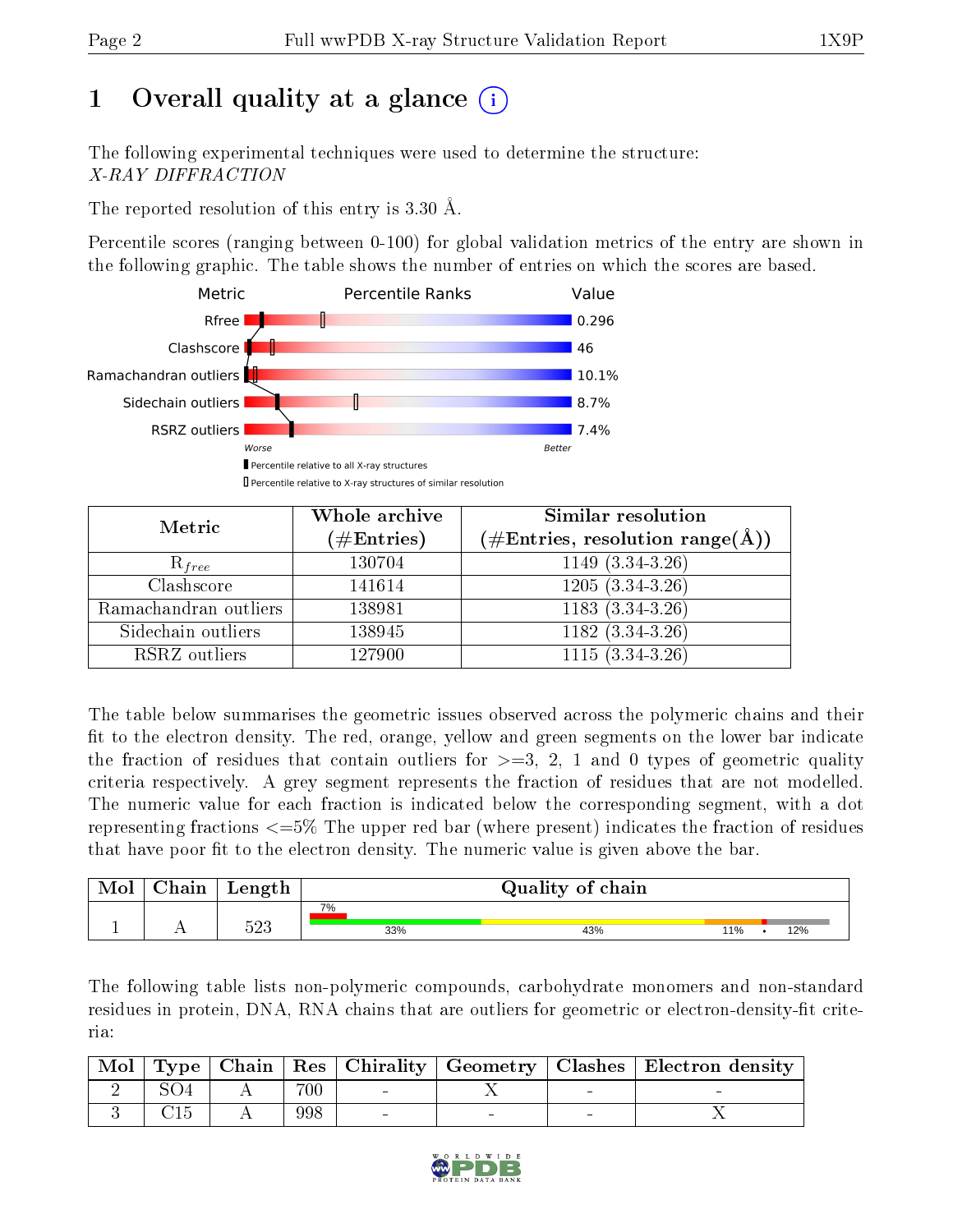# 2 Entry composition (i)

There are 3 unique types of molecules in this entry. The entry contains 3677 atoms, of which 0 are hydrogens and 0 are deuteriums.

In the tables below, the ZeroOcc column contains the number of atoms modelled with zero occupancy, the AltConf column contains the number of residues with at least one atom in alternate conformation and the Trace column contains the number of residues modelled with at most 2 atoms.

Molecule 1 is a protein called Penton protein.

| Mol | Chain | Residues | $\rm{Atoms}$        |      |     |     |   | ZeroOcc | $\mid$ AltConf $\mid$ | Trace |
|-----|-------|----------|---------------------|------|-----|-----|---|---------|-----------------------|-------|
|     |       | 460      | $\rm Total$<br>3632 | 2294 | 630 | 696 | ∼ |         |                       |       |

• Molecule 2 is SULFATE ION (three-letter code: SO4) (formula: O<sub>4</sub>S).



| Mol | $\Box$ Chain   Residues | Atoms |  |  | $ZeroOcc$   AltConf |  |
|-----|-------------------------|-------|--|--|---------------------|--|
|     |                         | Total |  |  |                     |  |

 Molecule 3 is N-DODECYL-N,N-DIMETHYL-3-AMMONIO-1-PROPANESULFONATE (three-letter code: C15) (formula:  $C_{17}H_{38}NO_3S$ ).

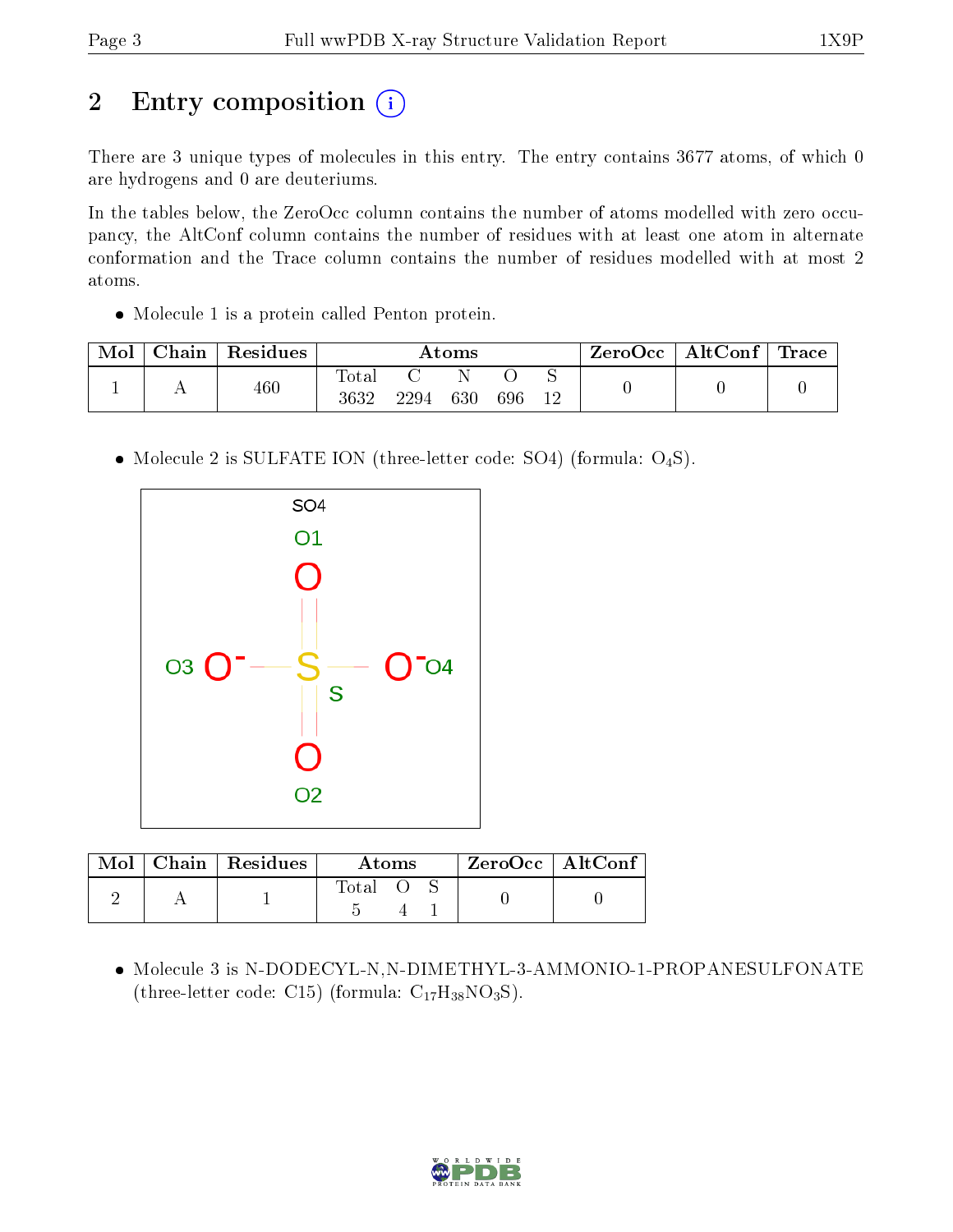

|  | Mol   Chain   Residues | Atoms                |  |  | ZeroOcc   AltConf |  |  |  |
|--|------------------------|----------------------|--|--|-------------------|--|--|--|
|  |                        | Total C N O S        |  |  |                   |  |  |  |
|  |                        | 20 15 1 3 1          |  |  |                   |  |  |  |
|  |                        | Total C N O S        |  |  |                   |  |  |  |
|  |                        | $20 \t 15 \t 1 \t 3$ |  |  |                   |  |  |  |

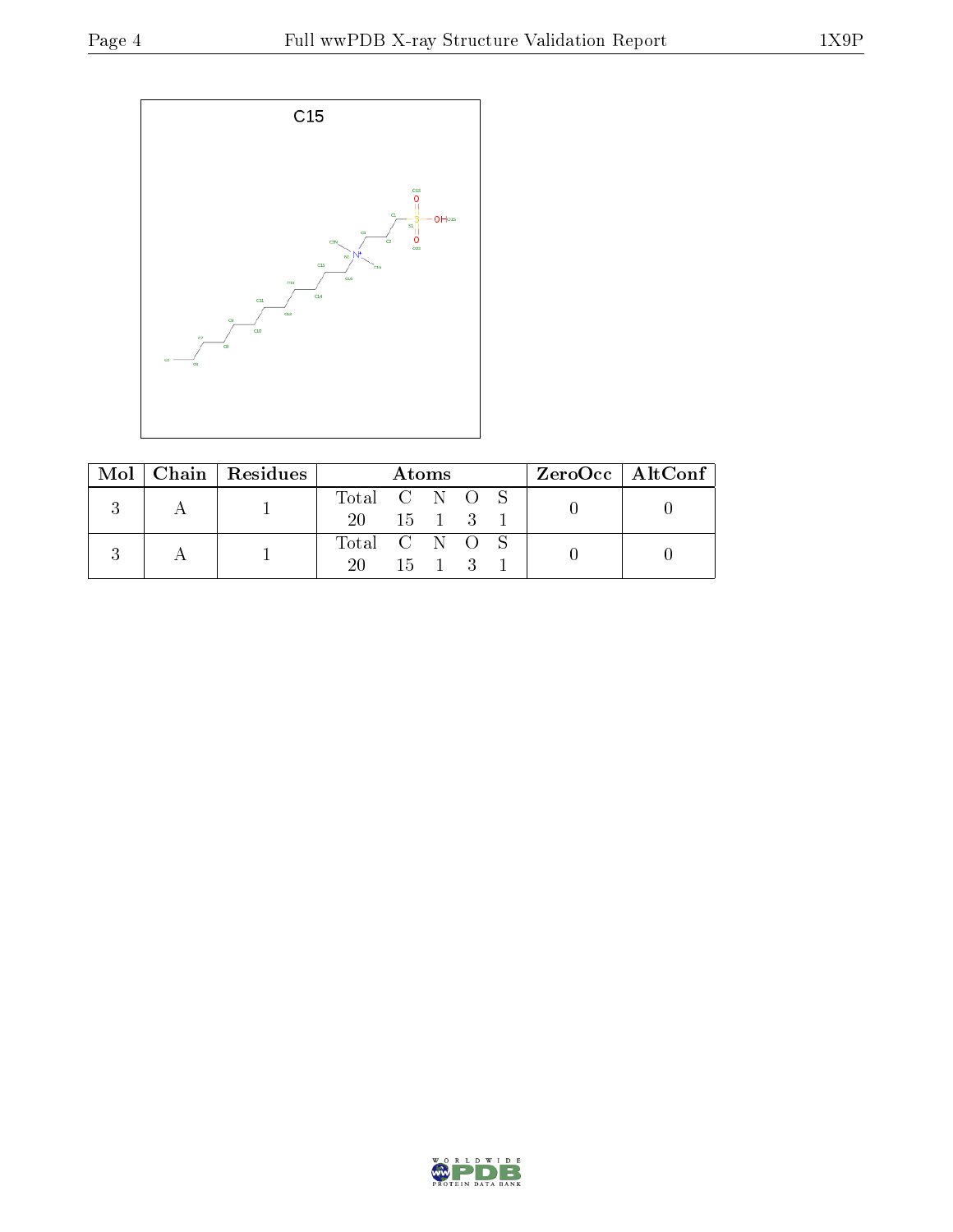## 3 Residue-property plots  $(i)$

These plots are drawn for all protein, RNA and DNA chains in the entry. The first graphic for a chain summarises the proportions of the various outlier classes displayed in the second graphic. The second graphic shows the sequence view annotated by issues in geometry and electron density. Residues are color-coded according to the number of geometric quality criteria for which they contain at least one outlier: green  $= 0$ , yellow  $= 1$ , orange  $= 2$  and red  $= 3$  or more. A red dot above a residue indicates a poor fit to the electron density (RSRZ  $> 2$ ). Stretches of 2 or more consecutive residues without any outlier are shown as a green connector. Residues present in the sample, but not in the model, are shown in grey.



• Molecule 1: Penton protein

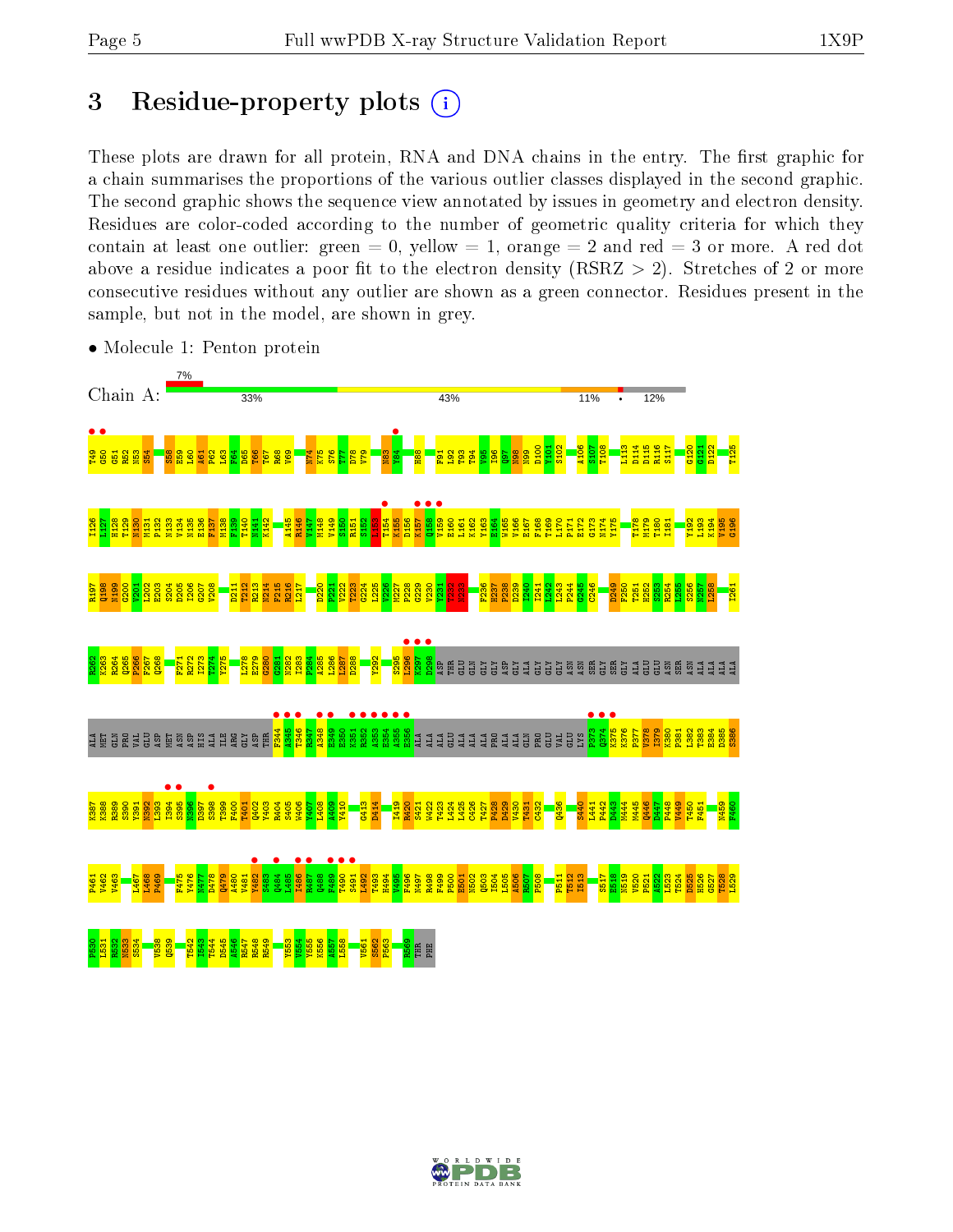# 4 Data and refinement statistics  $(i)$

| Property                                                         | Value                                               | Source     |
|------------------------------------------------------------------|-----------------------------------------------------|------------|
| Space group                                                      | C121                                                | Depositor  |
| Cell constants                                                   | $300.17\text{\AA}$<br>435.98Å<br>$420.62\text{\AA}$ | Depositor  |
| a, b, c, $\alpha$ , $\beta$ , $\gamma$                           | $90.00^{\circ}$ $104.36^{\circ}$<br>$90.00^\circ$   |            |
| Resolution $(A)$                                                 | 20.00<br>$-3.30$                                    | Depositor  |
|                                                                  | $-3.30$<br>19.99                                    | <b>EDS</b> |
| % Data completeness                                              | $57.1(20.00-3.30)$                                  | Depositor  |
| (in resolution range)                                            | $57.2(19.99-3.30)$                                  | <b>EDS</b> |
| $R_{merge}$                                                      | 0.21                                                | Depositor  |
| $\mathrm{R}_{sym}$                                               | 0.21                                                | Depositor  |
| $\langle I/\sigma(I) \rangle^{-1}$                               | 1.08 (at $3.29\text{\AA}$ )                         | Xtriage    |
| Refinement program                                               | $\overline{\text{CNS} 1.1}$                         | Depositor  |
|                                                                  | 0.307, 0.307                                        | Depositor  |
| $R, R_{free}$                                                    | $0.295$ ,<br>0.296                                  | DCC        |
| $R_{free}$ test set                                              | 22325 reflections $(5.01\%)$                        | wwPDB-VP   |
| Wilson B-factor $(A^2)$                                          | 80.1                                                | Xtriage    |
| Anisotropy                                                       | 0.099                                               | Xtriage    |
| Bulk solvent $k_{sol}(\text{e}/\text{A}^3), B_{sol}(\text{A}^2)$ | 0.30, 32.5                                          | <b>EDS</b> |
| L-test for $\mathrm{twinning}^2$                                 | $< L >$ = 0.40, $< L2 >$ = 0.23                     | Xtriage    |
| Estimated twinning fraction                                      | No twinning to report.                              | Xtriage    |
| $\overline{F_o}, \overline{F_c}$ correlation                     | 0.80                                                | <b>EDS</b> |
| Total number of atoms                                            | 3677                                                | wwPDB-VP   |
| Average B, all atoms $(A^2)$                                     | 62.0                                                | wwPDB-VP   |

Xtriage's analysis on translational NCS is as follows: The largest off-origin peak in the Patterson function is  $3.28\%$  of the height of the origin peak. No significant pseudotranslation is detected.

<sup>&</sup>lt;sup>2</sup>Theoretical values of  $\langle |L| \rangle$ ,  $\langle L^2 \rangle$  for acentric reflections are 0.5, 0.333 respectively for untwinned datasets, and 0.375, 0.2 for perfectly twinned datasets.



<span id="page-5-1"></span><span id="page-5-0"></span><sup>1</sup> Intensities estimated from amplitudes.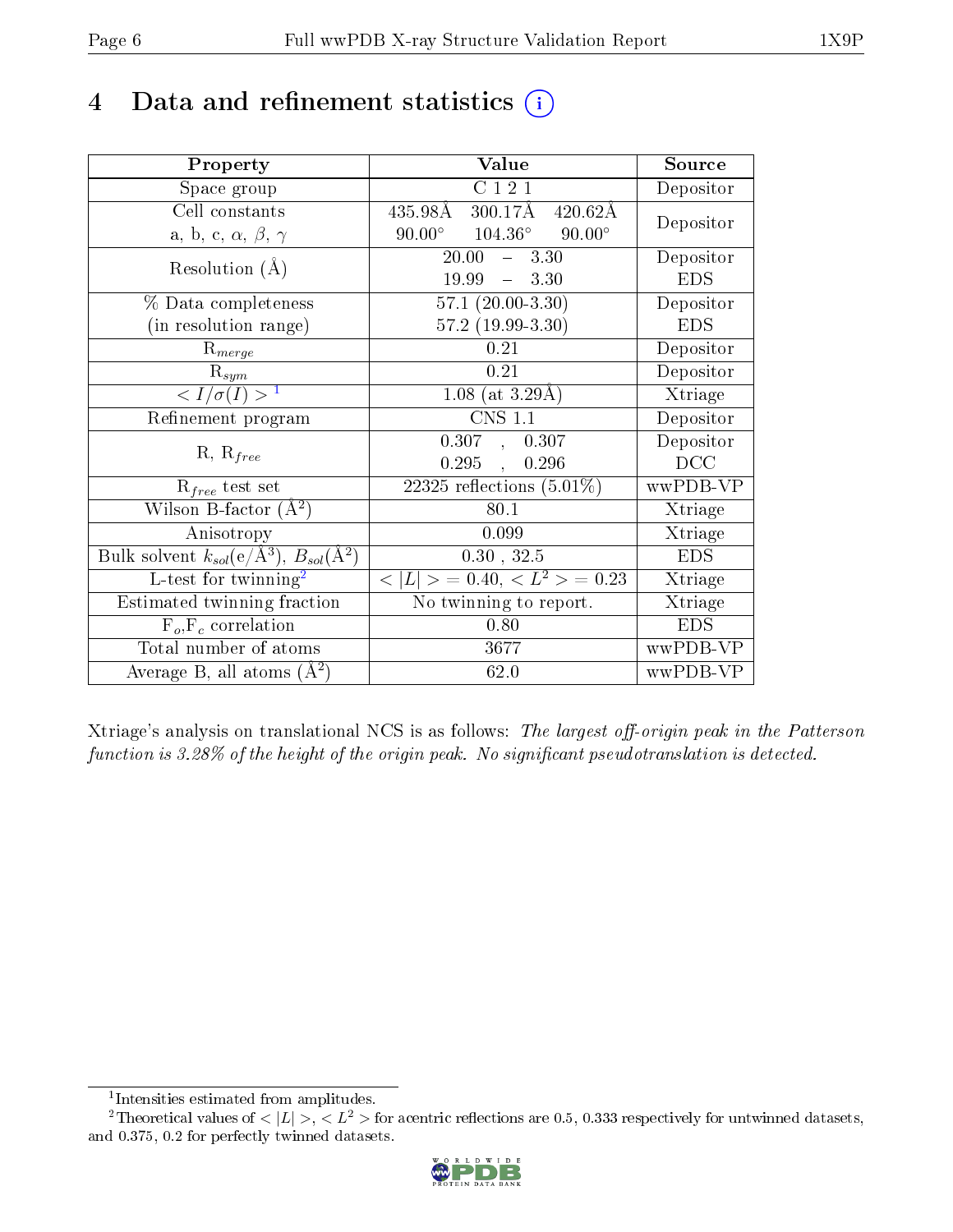# 5 Model quality  $(i)$

### 5.1 Standard geometry  $(i)$

Bond lengths and bond angles in the following residue types are not validated in this section: SO4, C15

The Z score for a bond length (or angle) is the number of standard deviations the observed value is removed from the expected value. A bond length (or angle) with  $|Z| > 5$  is considered an outlier worth inspection. RMSZ is the root-mean-square of all Z scores of the bond lengths (or angles).

| $Mol$   Chain |      | Bond lengths                 | Bond angles |                     |  |
|---------------|------|------------------------------|-------------|---------------------|--|
|               |      | RMSZ $\mid \#Z \mid >5$ RMSZ |             | $\# Z  > 5$         |  |
|               | 0.57 | 0/3715                       | 0.82        | $\pm 3/5057$ (0.1%) |  |

There are no bond length outliers.

All (3) bond angle outliers are listed below:

| Mol | Chain | Res  | Type       | Atoms       |      | Observed $(°)$ | Ideal $(^{\circ}$ |
|-----|-------|------|------------|-------------|------|----------------|-------------------|
|     |       | -207 | GLY        | $N$ -CA-C   | 5.60 | 127 11         | 113 10            |
|     |       | 153  | LEU        | $CB-CG-CD2$ | 5.36 | 120.12         | 111.00            |
|     |       | 344  | <b>PHE</b> | $CA-C-O$    | 5.32 | 131.28         | 120.10            |

There are no chirality outliers.

There are no planarity outliers.

### 5.2 Too-close contacts (i)

In the following table, the Non-H and H(model) columns list the number of non-hydrogen atoms and hydrogen atoms in the chain respectively. The H(added) column lists the number of hydrogen atoms added and optimized by MolProbity. The Clashes column lists the number of clashes within the asymmetric unit, whereas Symm-Clashes lists symmetry related clashes.

| Mol |      |      |     | Chain   Non-H   H(model)   H(added)   Clashes   Symm-Clashes |
|-----|------|------|-----|--------------------------------------------------------------|
|     | 3632 | 3535 | 335 |                                                              |
|     |      |      |     |                                                              |
|     |      |      |     |                                                              |
|     | 3677 | 3599 | 227 |                                                              |

The all-atom clashscore is defined as the number of clashes found per 1000 atoms (including hydrogen atoms). The all-atom clashscore for this structure is 46.

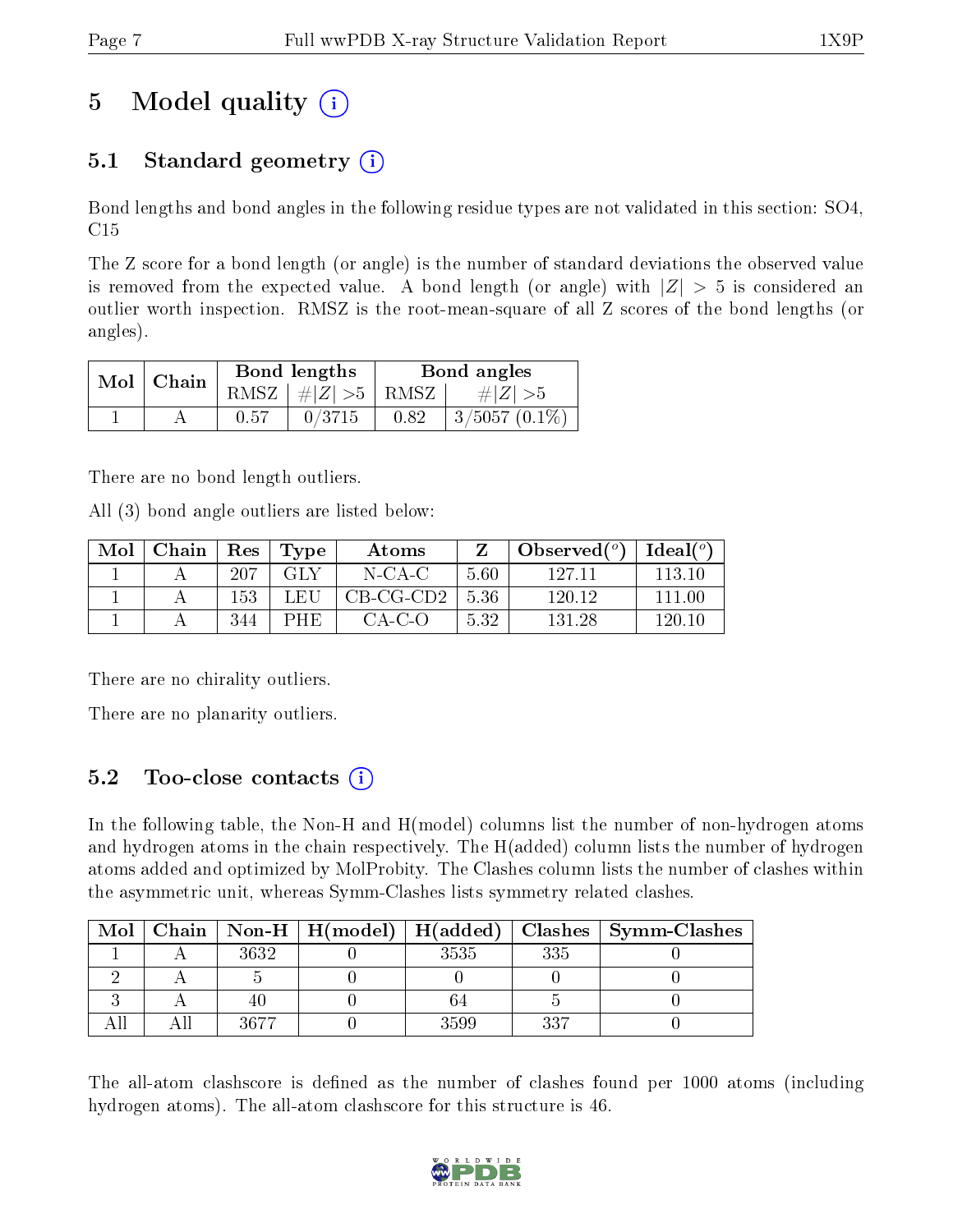|                       |                      | Interatomic    | Clash         |  |
|-----------------------|----------------------|----------------|---------------|--|
| Atom-1                | Atom-2               | distance $(A)$ | overlap $(A)$ |  |
| 1: A:68: ARG: HG2     | 1: A:68: ARG: HH11   |                | 0.99          |  |
| 1:A:295:SER:HB3       | 1:A:377:PRO:HG3      | 1.51           | 0.91          |  |
| 1: A:278:LEU:HD23     | 1:A:419:ILE:HD12     | 1.53           | 0.91          |  |
| 1: A:292:TYR:HA       | 1:A:377:PRO:CG       | 2.01           | 0.90          |  |
| 1:A:68:ARG:HH12       | 1:A:562:SER:HB3      | 1.38           | 0.89          |  |
| 1: A: 451: PHE: HD2   | 1:A:461:PRO:HA       | 1.38           | 0.89          |  |
| 1:A:376:LYS:HB3       | 1:A:377:PRO:HD2      | 1.54           | 0.88          |  |
| 1: A:83: ASN:HD22     | 1:A:91:PHE:HB2       | 1.40           | 0.86          |  |
| 1:A:504:ILE:HG22      | 1:A:505:LEU:HD23     | 1.57           | 0.86          |  |
| 1:A:211:ASP:HA        | 1: A:508: PRO:CG     | 2.05           | 0.86          |  |
| 1:A:52:ARG:HB3        | 1:A:117:SER:OG       | 1.75           | 0.86          |  |
| 1: A: 193: LEU: HD11  | 1:A:498:ARG:HH12     | 1.41           | 0.85          |  |
| 1: A:58: SER:O        | 1: A:60:LEU:N        | 2.09           | 0.84          |  |
| 1: A:178:THR:HG21     | 1:A:511:PRO:HD2      | 1.60           | 0.84          |  |
| 1:A:49:THR:HG23       | 1: A: 53: ASN: OD1   | 1.79           | 0.83          |  |
| 1:A:156:ASP:O         | 1:A:157:LYS:HG3      | 1.78           | 0.83          |  |
| 1:A:468:LEU:HD12      | 1: A:469: PRO:HD2    | 1.59           | 0.82          |  |
| 1: A:544:THR:CG2      | 1:A:548:ARG:HA       | 2.10           | 0.81          |  |
| 1:A:384:GLU:HG2       | 1:A:390:SER:HA       | 1.62           | 0.80          |  |
| 1:A:214:ASN:HD22      | 1:A:214:ASN:C        | 1.86           | 0.78          |  |
| 1:A:237:HIS:CD2       | 1: A: 425: LEU: HD11 | 2.18           | 0.78          |  |
| 1: A:154:THR:OG1      | 1:A:160:GLU:HB2      | 1.84           | 0.77          |  |
| 1: A: 389: ARG: HD3   | 1:A:502:ASN:HD22     | 1.47           | 0.77          |  |
| 1: A:379: ILE: O      | 1: A: 381: PRO: HD3  | 1.85           | 0.76          |  |
| 1: A:211:ASP:HA       | 1:A:508:PRO:HG3      | 1.67           | 0.76          |  |
| 1: A:403:TYR:CE1      | 1:A:504:ILE:HG21     | 2.21           | 0.76          |  |
| 1:A:292:TYR:HA        | 1:A:377:PRO:HG2      | 1.67           | 0.76          |  |
| 1:A:68:ARG:NH1        | 1:A:562:SER:HB3      | 2.01           | 0.75          |  |
| 1:A:475:PHE:O         | 1:A:513:ILE:HA       | 1.87           | 0.74          |  |
| 1:A:295:SER:O         | 1: A:296:LEU:HB2     | 1.88           | 0.74          |  |
| $1:A:451:$ PHE: $CD2$ | 1: A:461:PRO:HA      | 2.22           | 0.73          |  |
| 1: A:544:THR:HG22     | 1: A:548: ARG: HA    | 1.70           | 0.73          |  |
| 1:A:249:ASP:C         | 1:A:249:ASP:OD1      | 2.26           | 0.73          |  |
| 1:A:145:ALA:HB3       | 1: A:168:PHE:HE1     | 1.53           | 0.72          |  |
| 1: A:148:MET:HA       | 1: A: 163: TYR: HD2  | 1.54           | 0.72          |  |
| 1:A:142:LYS:HG2       | 1: A: 169: THR: HG22 | 1.70           | 0.72          |  |
| 1:A:244:PRO:HA        | 1: A:275: TYR: CD2   | 2.24           | 0.72          |  |
| 1:A:197:ARG:HG3       | 1:A:198:GLN:N        | 2.05           | 0.72          |  |
| 1: A:243:LEU:HD21     | 1: A:403:TYR:CE2     | 2.23           | 0.72          |  |
| 1: A:468: LEU: CD1    | 1:A:469:PRO:HD2      | 2.19           | 0.72          |  |

All (337) close contacts within the same asymmetric unit are listed below, sorted by their clash magnitude.

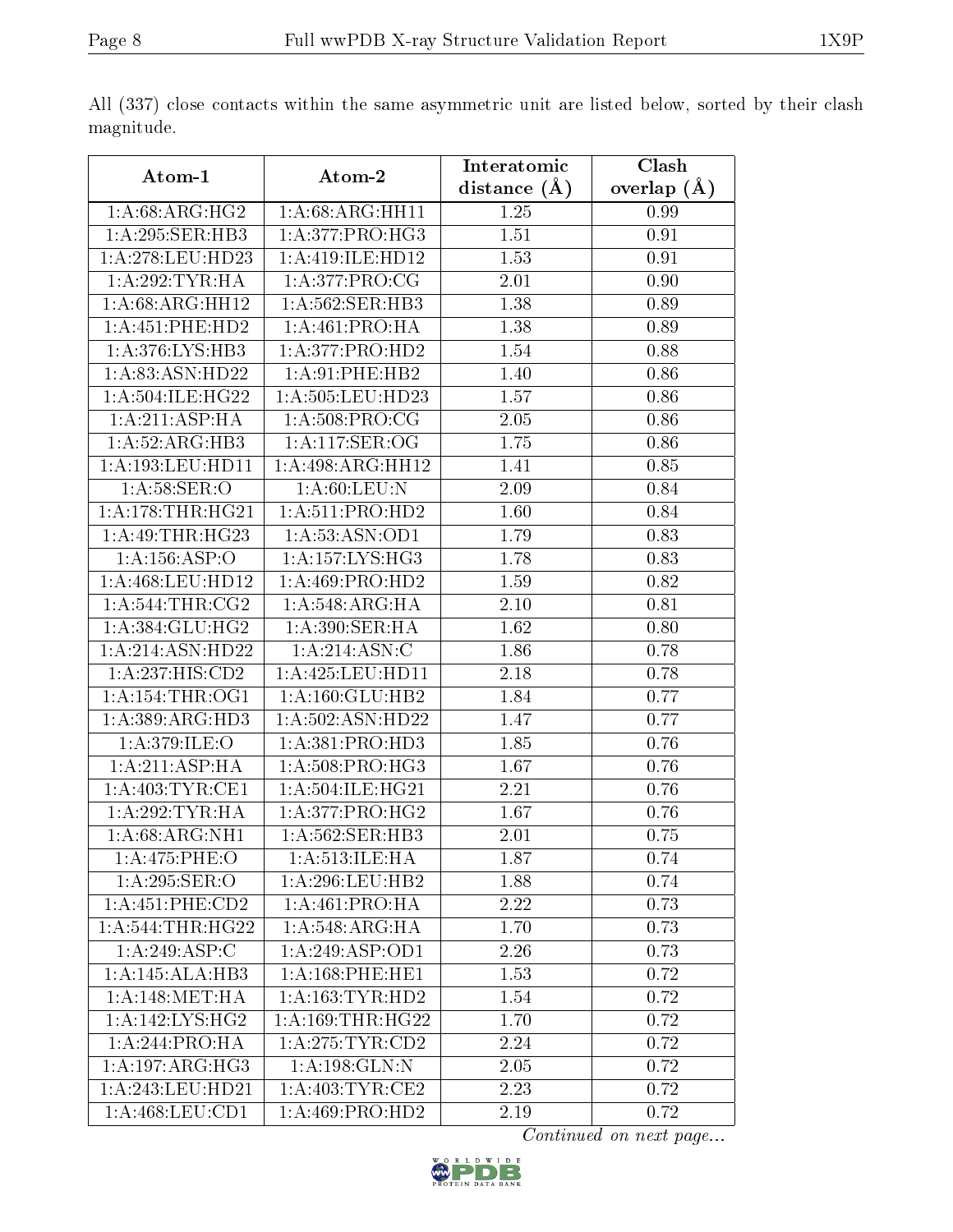| Commaca from previous page          |                                         | Interatomic       | Clash         |
|-------------------------------------|-----------------------------------------|-------------------|---------------|
| Atom-1                              | Atom-2                                  | distance $(A)$    | overlap $(A)$ |
| 1: A: 403: TYR: HD1                 | 1:A:504:ILE:HD13                        | 1.52              | 0.72          |
| 1:A:419:ILE:HG22                    | 1:A:423:THR:CG2                         | $\overline{2.21}$ | 0.71          |
| 1: A: 160: GLU: OE2                 | 1: A: 162: LYS: HE3                     | 1.91              | 0.70          |
| 1:A:243:LEU:HD21                    | 1: A:403: TYR:CD2                       | 2.26              | 0.70          |
| 1:A:249:ASP:HB2                     | 1:A:272:ARG:HG2                         | 1.73              | 0.70          |
| 1: A:68: ARG: NH1                   | 1: A:68: ARG: HG2                       | 1.92              | 0.69          |
| 1: A:215:PHE:CE1                    | 1:A:241:ILE:HD11                        | 2.27              | 0.69          |
| 1: A:444: MET:O                     | $1:A:444:MET:H\overline{G2}$            | 1.92              | 0.69          |
| 1:A:122:ASP:OD1                     | 1: A:528:THR:HB                         | 1.91              | 0.69          |
| $1:A:142:\overline{\text{LYS:HD3}}$ | 1: A: 167: GLU: OE2                     | 1.93              | 0.69          |
| 1:A:217:LEU:HB2                     | 1: A: 232: THR: HG21                    | 1.73              | 0.69          |
| 1:A:419:ILE:HG22                    | 1:A:423:THR:HG21                        | 1.75              | 0.68          |
| 1:A:146:ARG:O                       | 1:A:246:CYS:HB2                         | 1.94              | 0.68          |
| 1:A:149:VAL:HG23                    | 1: A:195: VAL:HGI1                      | 1.76              | 0.68          |
| 1: A:278:LEU:HD22                   | 1: A:406:TRP:HA                         | 1.76              | 0.68          |
| 1:A:512:THR:O                       | 1:A:513:ILE:HB                          | 1.93              | 0.67          |
| 1: A:227: MET:HB2                   | 1:A:228:PRO:HD3                         | 1.76              | 0.66          |
| 1: A:217:LEU:HB2                    | $1:\overline{A}:232:\overline{THR}:CG2$ | 2.25              | 0.66          |
| 1:A:430:VAL:HG21                    | 1:A:517:SER:N                           | $2.10\,$          | 0.66          |
| 1:A:468:LEU:HD12                    | 1: A:469: PRO:CD                        | 2.26              | 0.66          |
| 1: A: 386: SER: O                   | 1: A: 387: LYS: HB2                     | 1.94              | 0.66          |
| 1:A:393:LEU:N                       | 1:A:393:LEU:HD12                        | 2.12              | 0.65          |
| 1: A:60: LEU:O                      | 1: A:61: ALA:HB3                        | 1.97              | 0.65          |
| 1: A: 193: LEU: HD11                | 1: A:498:ARG:NH1                        | 2.12              | 0.65          |
| 1:A:211:ASP:O                       | 1: A:212:THR:HG22                       | 1.97              | 0.64          |
| 1:A:83:ASN:OD1                      | 1: A:83: ASN: N                         | 2.26              | 0.64          |
| 1: A:513: ILE: O                    | 1: A:513: ILE: HG22                     | 1.97              | 0.64          |
| 1:A:133:ASN:HB2                     | 1:A:174:ASN:OD1                         | 1.97              | 0.64          |
| 1: A:278:LEU:O                      | 1:A:404:ARG:HD3                         | 1.98              | 0.63          |
| 1:A:422:TRP:CZ3                     | 3:A:999:C15:H1C2                        | 2.34              | 0.63          |
| 1: A:544:THR:HG21                   | 1:A:548:ARG:HD2                         | $\overline{1}.81$ | 0.63          |
| 1: A:493:THR:HG21                   | 1:A:497:ASN:O                           | 1.99              | 0.62          |
| $1: A:499:$ PHE:N                   | 1: A:500: PRO:HD3                       | 2.13              | 0.62          |
| 1:A:134:VAL:HA                      | 1: A:140:THR:OG1                        | 1.99              | 0.62          |
| 1: A:148:MET:HA                     | 1: A: 163: TYR: CD2                     | 2.34              | 0.62          |
| 1:A:178:THR:CG2                     | 1: A:511: PRO:HD2                       | 2.30              | 0.62          |
| 1: A:394: ILE: HG <sub>23</sub>     | 1: A:398: SER: HB2                      | 1.82              | 0.62          |
| 1:A:378:VAL:HG12                    | 1:A:379:ILE:N                           | 2.15              | 0.61          |
| 1: A: 125: THR: HG23                | $1:$ A:524:THR:CG2                      | 2.29              | 0.61          |
| 1: A: 125: THR: CG2                 | $1: A:526:H1\overline{S:NE2}$           | 2.63              | 0.61          |
| 1:A:220:ASP:OD1                     | 1:A:222:VAL:HG12                        | 2.00              | 0.61          |

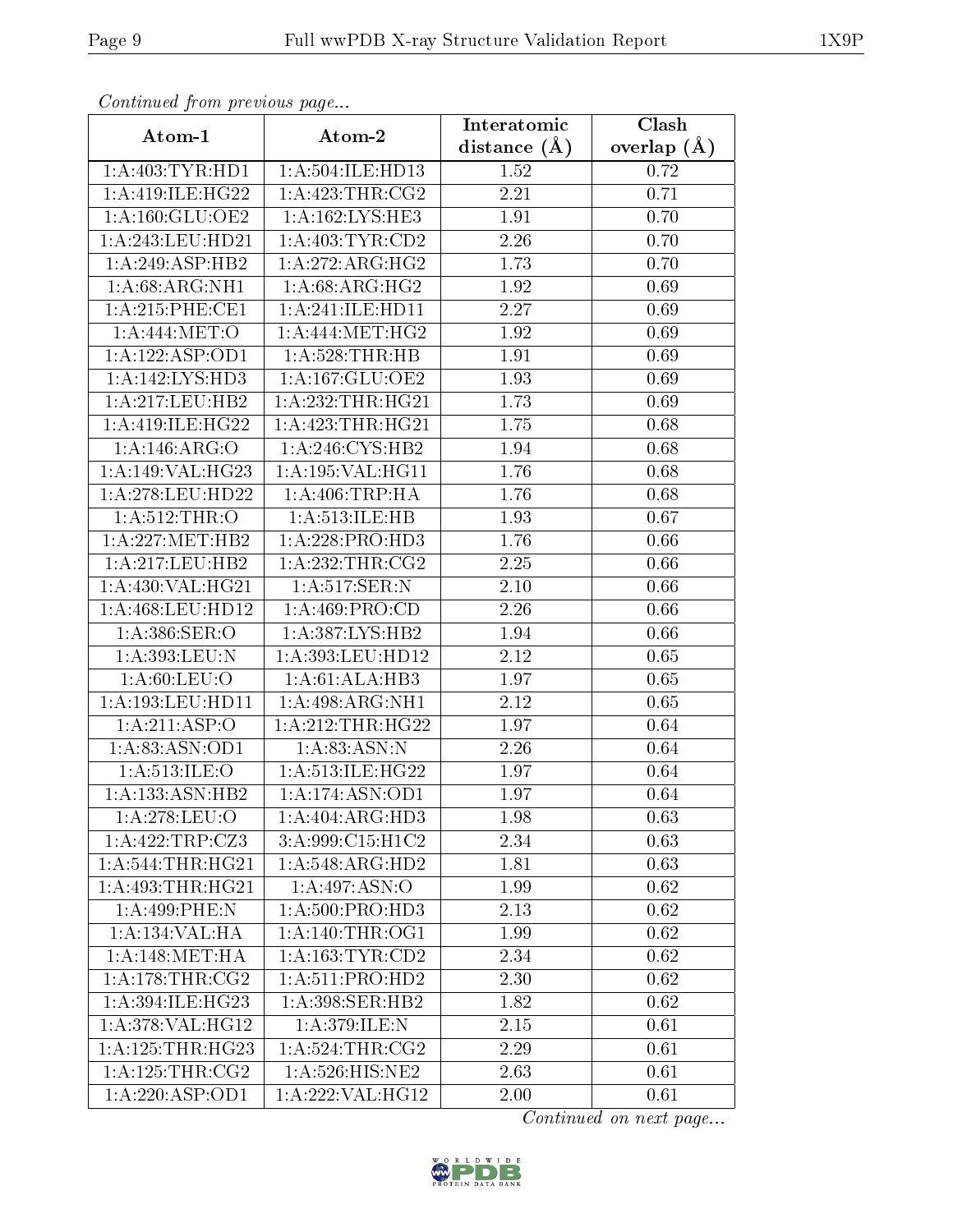| Continuea from previous page |                                             | Interatomic       | Clash         |  |
|------------------------------|---------------------------------------------|-------------------|---------------|--|
| Atom-1                       | Atom-2                                      | distance $(A)$    | overlap $(A)$ |  |
| 1: A:444: MET:HB2            | 1:A:539:GLN:OE1                             | 2.01              | 0.61          |  |
| 1:A:278:LEU:HD23             | 1:A:419:ILE:CD1                             | $\overline{2.30}$ | 0.60          |  |
| 1:A:394:ILE:HG23             | 1:A:395:SER:H                               | 1.67              | 0.60          |  |
| 1:A:258:LEU:HD12             | 1:A:258:LEU:O                               | 2.00              | 0.60          |  |
| 1:A:263:LYS:NZ               | 1: A:268: GLN:HB2                           | 2.16              | 0.60          |  |
| 1: A:60:LEU:HG               | 1: A:60: LEU:O                              | 2.00              | 0.60          |  |
| 1:A:383:THR:HG22             | 1:A:384:GLU:HG3                             | 1.83              | 0.60          |  |
| 1:A:440:SER:HB3              | 1: A:461: PRO:O                             | 2.02              | 0.60          |  |
| 1: A: 125: THR: HG21         | 1:A:526:HIS:NE2                             | 2.17              | 0.60          |  |
| 1: A:410: TYR: CD1           | 1:A:420:ARG:HA                              | 2.37              | 0.60          |  |
| 1: A:444: MET:HE3            | 1: A:561: VAL:HG21                          | 1.83              | 0.60          |  |
| 1:A:282:ASN:HD21             | 1: A:404: ARG: HE                           | 1.50              | 0.59          |  |
| 1:A:278:LEU:CD2              | 1: A:406:TRP:HA                             | 2.32              | 0.59          |  |
| 1: A:378: VAL:O              | 1: A:380: LYS:N                             | 2.35              | 0.59          |  |
| 1:A:243:LEU:HD11             | 1: A:403: TYR: HE2                          | 1.67              | 0.59          |  |
| 1: A:224: GLY:O              | 1: A:399:THR:HB                             | 2.03              | 0.59          |  |
| 1:A:243:LEU:CD2              | 1:A:403:TYR:CD2                             | 2.86              | 0.59          |  |
| 1: A:389: ARG:NH1            | 1: A:389: ARG: HG2                          | 2.17              | 0.59          |  |
| 1:A:220:ASP:HB2              | 1: A: 227: MET:HG2                          | 1.84              | 0.58          |  |
| 1: A:520: VAL: CG2           | 1: A:521: PRO:HD2                           | 2.33              | 0.58          |  |
| 1: A: 154: THR: HG22         | 1:A:155:LYS:N                               | 2.18              | 0.58          |  |
| 1: A: 197: ARG: HG3          | 1: A: 198: GLN: CG                          | 2.33              | 0.58          |  |
| 1:A:211:ASP:O                | 1: A:212:THR:CG2                            | 2.52              | 0.58          |  |
| 1: A: 282: ASN: ND2          | 1: A:404: ARG: HE                           | 2.03              | 0.57          |  |
| 1:A:287:LEU:C                | 1:A:287:LEU:HD23                            | 2.24              | 0.57          |  |
| 1:A:482:TYR:CE1              | 1: A:486: ILE: HD12                         | 2.40              | 0.57          |  |
| 1: A: 233: ASN: CG           | 1:A:233:ASN:O                               | 2.43              | 0.56          |  |
| 1:A:134:VAL:HG22             | 1:A:173:GLY:O                               | 2.05              | 0.56          |  |
| 1: A:214: ASN:ND2            | 1:A:214:ASN:C                               | 2.55              | 0.56          |  |
| 1: A: 125: THE: CG2          | 1: A:524:THR:HG23                           | 2.35              | 0.56          |  |
| 1: A:263:LYS:HZ3             | 1: A:268: GLN:HB2                           | 1.70              | 0.56          |  |
| $1: A:441:$ LEU:HD12         | 1: A:445: MET:HE1                           | 1.85              | 0.56          |  |
| 1: A:67:THR:O                | 1: A:68: ARG: HG2                           | 2.06              | 0.56          |  |
| 1: A:392: ASN:HB3            | 1: A:402: GLN:NE2                           | 2.21              | 0.56          |  |
| 1: A:479: GLN: HG2           | 1: A:479: GLN:O                             | 2.05              | 0.56          |  |
| 1:A:273:ILE:O                | 1:A:273:ILE:HG23                            | 2.05              | 0.56          |  |
| 1: A:419: ILE: O             | 1: A: 423: THR: HG22                        | 2.06              | 0.56          |  |
| 1:A:428:PRO:O                | 1:A:429:ASP:HB3                             | 2.06              | 0.55          |  |
| 1: A:501: GLU: H             | 1: A:501: GLU:CD                            | 2.10              | 0.55          |  |
| 1:A:494:HIS:C                | 1:A:496:PHE:H                               | 2.07              | 0.55          |  |
| 1:A:544:THR:HG21             | $1:A:548: \overline{\text{ARG:H} \text{A}}$ | 1.89              | 0.55          |  |

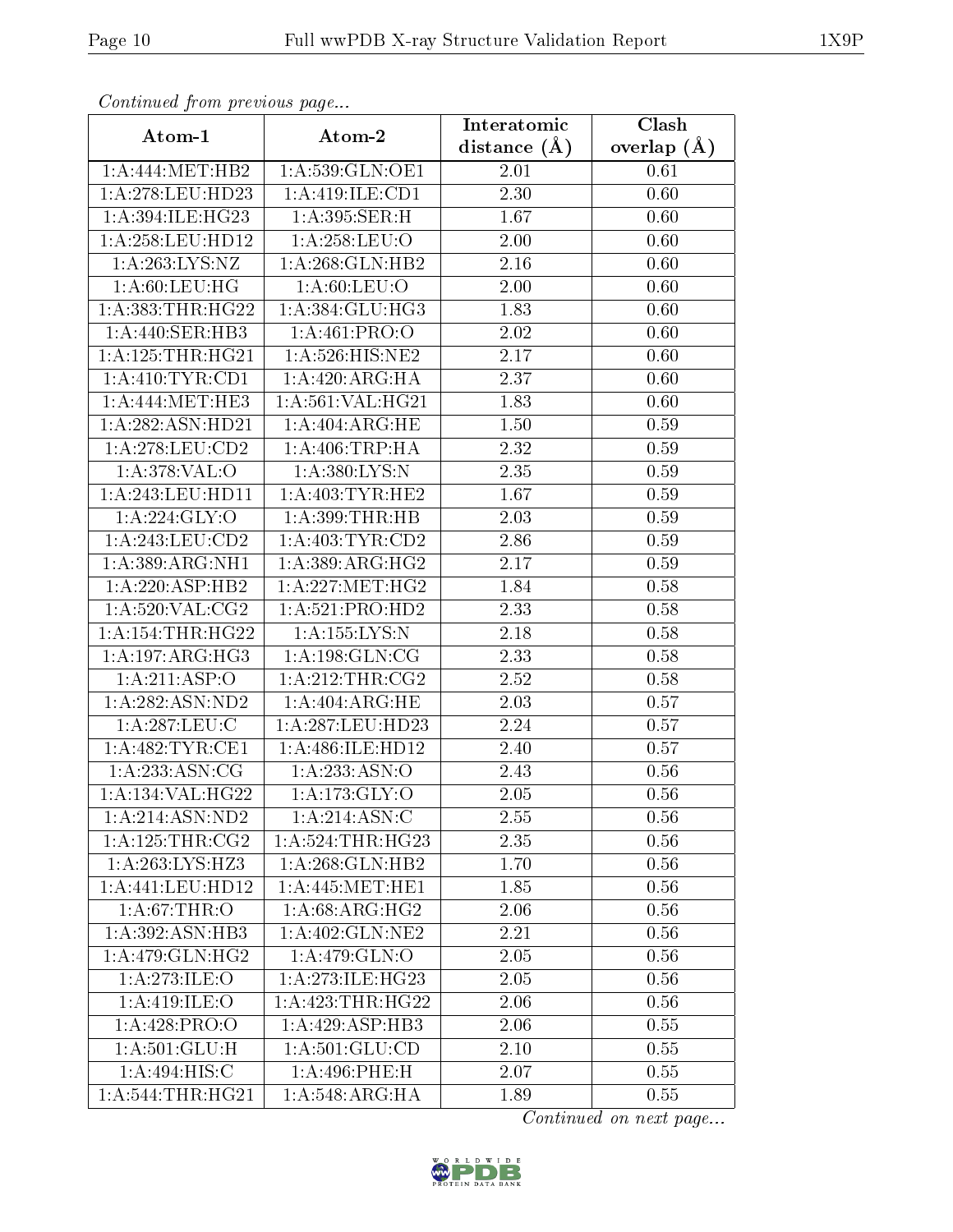| сонинией јтот ртеvиоиз раде         |                              | Interatomic       | Clash         |
|-------------------------------------|------------------------------|-------------------|---------------|
| Atom-1                              | Atom-2                       | distance $(A)$    | overlap $(A)$ |
| 1: A:68: ARG:NH1                    | 1: A:68: ARG:CG              | 2.66              | 0.55          |
| 1:A:283:ILE:O                       | 1: A:401:THR:HG23            | $\overline{2.07}$ | 0.54          |
| 1: A:211: ASP:CG                    | 1: A:212:THR:H               | 2.10              | 0.54          |
| 1: A:493:THR:HG22                   | 1:A:494:HIS:N                | 2.21              | 0.54          |
| $1: A:505: \overline{\text{LEU:O}}$ | 1:A:506:ALA:O                | 2.26              | 0.54          |
| 1:A:525:ASP:OD1                     | 1:A:525:ASP:C                | 2.45              | 0.54          |
| 1:A:136:GLU:O                       | 1:A:137:PHE:HB2              | 2.07              | 0.54          |
| 1:A:197:ARG:HG3                     | 1:A:198:GLN:H                | 1.71              | 0.54          |
| 1:A:389:ARG:HH11                    | 1: A:389: ARG: HG2           | 1.73              | 0.54          |
| 1:A:440:SER:C                       | 1:A:442:PRO:HD3              | 2.27              | 0.54          |
| 1: A: 192: TYR: CZ                  | 1:A:197:ARG:HB3              | 2.43              | 0.54          |
| 1:A:239:ASP:C                       | 1: A:239: ASP:OD1            | 2.46              | 0.54          |
| 1:A:385:ASP:O                       | 1: A:386: SER: C             | 2.45              | 0.54          |
| 1:A:203:GLU:C                       | 1:A:205:ASP:H                | 2.11              | 0.53          |
| $1:A:478:A\overline{SP:C}$          | 1: A:480:ALA:H               | 2.12              | 0.53          |
| 1:A:463:VAL:HB                      | 1: A:529: LEU: CD1           | 2.38              | 0.53          |
| 1: A:215: PHE:HE1                   | 1:A:241:ILE:HD11             | 1.71              | 0.53          |
| 1: A:154:THR:CG2                    | 1: A: 155: LYS:N             | 2.72              | 0.53          |
| 1:A:236:PHE:O                       | $1:A:23\overline{7:H1S:HB3}$ | 2.09              | 0.53          |
| 1:A:208:VAL:HG23                    | 1:A:208:VAL:O                | 2.08              | 0.53          |
| 1: A:69: VAL:CG2                    | 1:A:561:VAL:HB               | 2.39              | 0.53          |
| 1: A:151: ARG: HG3                  | 1: A: 161: LEU: CD2          | 2.39              | 0.53          |
| 1: A:151: ARG: HG3                  | 1:A:161:LEU:HD21             | 1.91              | 0.53          |
| 1:A:222:VAL:HG13                    | 1: A:223:THR:N               | 2.24              | 0.53          |
| 1:A:386:SER:O                       | 1: A: 387: LYS: CB           | 2.57              | 0.52          |
| $1:$ A:441:LEU:N                    | 1:A:442:PRO:H <sub>D3</sub>  | $\overline{2}.24$ | 0.52          |
| 1:A:449:VAL:HG12                    | 1:A:450:THR:N                | 2.23              | 0.52          |
| 1: A:211: ASP:HA                    | 1:A:508:PRO:HG2              | 1.89              | 0.52          |
| 1: A:93:THR:HG22                    | 1: A:94:THR:N                | 2.23              | 0.52          |
| 1: A: 53: ASN: O                    | 1: A:54:SER:C                | 2.48              | 0.52          |
| 1: A:403: TYR:CD1                   | 1: A:504: ILE: HG21          | 2.45              | 0.52          |
| 1: A: 120: GLY:O                    | 1: A:563:PRO:HA              | 2.10              | 0.52          |
| 1:A:151:ARG:HB3                     | 1: A:200: GLY:O              | 2.10              | 0.52          |
| 1:A:125:THR:HG22                    | $1:A:524$ : THR: HG23        | 1.92              | 0.51          |
| 1: A: 138: MET: HB3                 | 1:A:254:ARG:NH1              | 2.26              | 0.51          |
| 1: A:180:THR:HG21                   | 1: A:258:LEU:CD2             | 2.40              | 0.51          |
| 1:A:520:VAL:HG23                    | 1: A:521: PRO:HD2            | 1.92              | 0.51          |
| 1:A:494:HIS:C                       | 1:A:496:PHE:N                | 2.64              | 0.51          |
| 1: A:425: LEU: HD12                 | 1: A:426: CYS:N              | 2.26              | 0.51          |
| 1: A:403:TYR:CD1                    | 1: A: 504: ILE: HD13         | 2.39              | 0.51          |
| 1: A: 125: THR: CG2                 | 1: A:524:THR:CG2             | 2.88              | 0.51          |

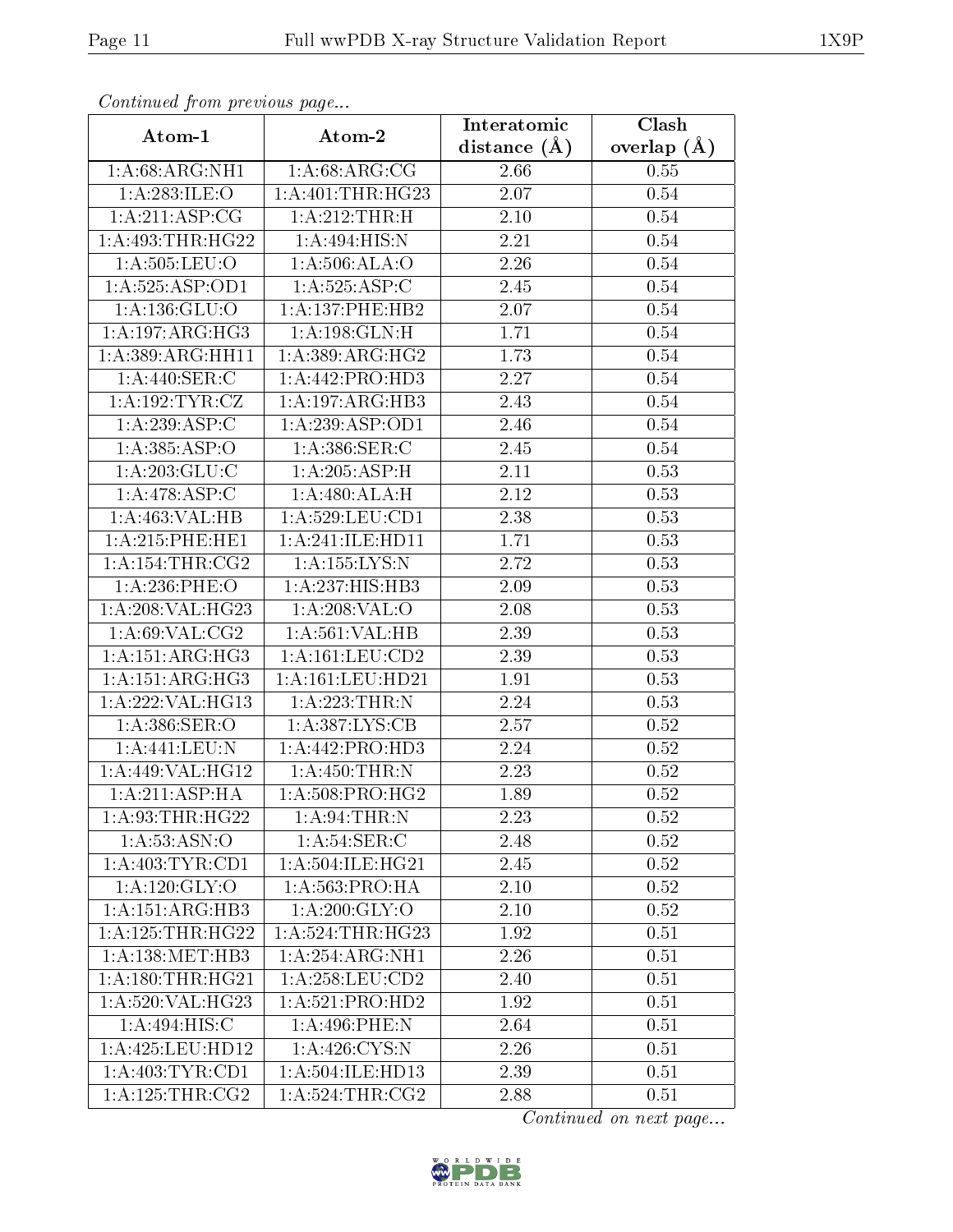| Continuea from previous page |                      | $\overline{\text{Clash}}$<br>Interatomic |               |  |
|------------------------------|----------------------|------------------------------------------|---------------|--|
| Atom-1                       | Atom-2               | distance $(A)$                           | overlap $(A)$ |  |
| 1: A:403: TYR: HD1           | 1:A:504:ILE:CD1      | 2.19                                     | 0.51          |  |
| 1:A:430:VAL:HG23             | 1:A:517:SER:HB2      | 1.93                                     | 0.51          |  |
| 1:A:547:ARG:O                | 1:A:548:ARG:HB2      | 2.11                                     | 0.51          |  |
| 1:A:266:PRO:O                | 1:A:268:GLN:N        | 2.43                                     | 0.50          |  |
| 1:A:233:ASN:OD1              | 1:A:233:ASN:O        | 2.30                                     | 0.50          |  |
| 1:A:295:SER:OG               | 1:A:377:PRO:HD3      | 2.10                                     | 0.50          |  |
| 1:A:395:SER:C                | 1:A:397:ASP:H        | 2.14                                     | 0.50          |  |
| 1: A:60:LEU:O                | 1:A:61:ALA:CB        | 2.59                                     | 0.50          |  |
| 1: A: 135: ASN: HA           | 1: A: 172: GLU: HG2  | 1.94                                     | 0.50          |  |
| 1: A: 192: TYR: CD2          | 1:A:193:LEU:HD23     | 2.47                                     | 0.50          |  |
| 1:A:243:LEU:CD2              | 1:A:244:PRO:HD3      | 2.42                                     | 0.50          |  |
| 1:A:243:LEU:CD2              | 1: A:403: TYR: HD2   | 2.24                                     | 0.50          |  |
| 1:A:292:TYR:HA               | 1:A:377:PRO:HG3      | 1.90                                     | 0.50          |  |
| 1: A: 197: ARG: HG3          | 1: A: 198: GLN: HG2  | 1.93                                     | 0.50          |  |
| 1:A:132:PRO:HD3              | 1: A: 553: TYR: CE2  | 2.46                                     | 0.50          |  |
| 1:A:178:THR:O                | 1:A:181:ILE:N        | 2.45                                     | 0.50          |  |
| 1:A:237:HIS:ND1              | 1:A:238:PRO:O        | $\overline{2.45}$                        | 0.50          |  |
| 1:A:264:ARG:NH1              | 1:A:424:LEU:HD13     | 2.26                                     | 0.50          |  |
| 1:A:61:ALA:HB1               | 1:A:62:PRO:CD        | 2.42                                     | 0.49          |  |
| 1: A:67:THR:OG1              | 1: A:68: ARG: N      | 2.45                                     | 0.49          |  |
| 1: A:126: ILE: HG23          | 1:A:523:LEU:HD23     | 1.94                                     | 0.49          |  |
| 1: A:394: ILE: HG22          | 1: A:400: PHE:O      | 2.13                                     | 0.49          |  |
| 1: A:544:THR:HG22            | 1:A:545:ASP:N        | 2.27                                     | 0.49          |  |
| 1:A:114:ASP:OD1              | 1:A:115:ASP:N        | 2.45                                     | 0.49          |  |
| 1:A:427:THR:HG23             | 1:A:428:PRO:HD2      | 1.94                                     | 0.49          |  |
| 1:A:171:PRO:O                | 1: A:175: TYR:OH     | 2.25                                     | 0.49          |  |
| 1:A:212:THR:HG23             | 1:A:508:PRO:HB3      | 1.94                                     | 0.49          |  |
| 1:A:491:SER:O                | 1:A:492:LEU:O        | 2.29                                     | 0.49          |  |
| $1:A:197:AR\overline{G:HG3}$ | 1: A: 198: GLN: HG3  | 1.94                                     | 0.49          |  |
| 1:A:211:ASP:OD1              | 1: A:213:ARG:HG2     | 2.13                                     | 0.49          |  |
| 1:A:266:PRO:C                | 1: A:268: GLN:H      | 2.15                                     | 0.49          |  |
| 1: A:203: GLU:O              | 1:A:205:ASP:N        | 2.46                                     | 0.48          |  |
| 3:A:999:C15:H2C1             | 3: A:999:C15:H131    | 1.95                                     | 0.48          |  |
| 1:A:214:ASN:HD21             | 1: A:216: ARG:HG2    | 1.78                                     | 0.48          |  |
| 1:A:125:THR:HG22             | 1: A:526: HIS: NE2   | 2.28                                     | 0.48          |  |
| 1: A:444: MET:CE             | 1:A:561:VAL:HG21     | 2.43                                     | 0.48          |  |
| 1: A:243:LEU:HD22            | 1: A:244:PRO:CD      | 2.43                                     | 0.48          |  |
| 1: A:476: TYR: HD1           | 1:A:513:ILE:HD12     | 1.79                                     | 0.48          |  |
| 1:A:129:THR:HG22             | $1:$ A:553:TYR:O     | 2.13                                     | 0.48          |  |
| 1:A:449:VAL:HG12             | 1: A: 450: THR: HG23 | 1.95                                     | 0.48          |  |
| 1: A: 441: LEU: HB2          | $1:$ A:445:MET:HE2   | 1.96                                     | 0.48          |  |

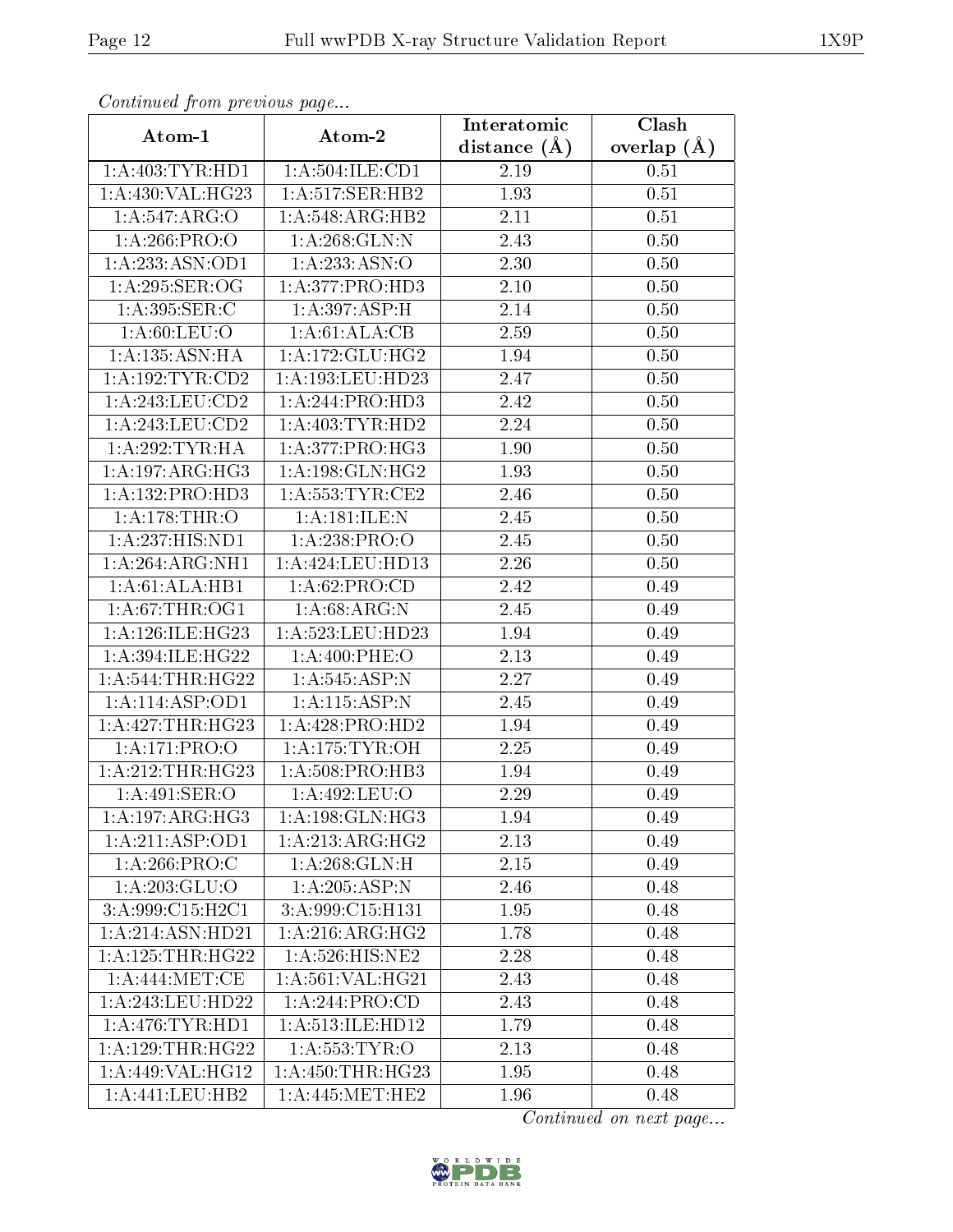| Continued from previous page |                     | Interatomic    | Clash         |  |
|------------------------------|---------------------|----------------|---------------|--|
| Atom-1                       | Atom-2              | distance $(A)$ | overlap $(A)$ |  |
| 1:A:98:ASN:HD22              | 1: A:99: ASN: N     | 2.11           | 0.48          |  |
| 1:A:69:VAL:HG22              | 1: A:561:VAL:HB     | 1.95           | 0.48          |  |
| 1: A: 197: ARG: CG           | 1:A:198:GLN:N       | 2.72           | 0.48          |  |
| 1:A:197:ARG:C                | 1: A:199: ASN:H     | 2.17           | 0.48          |  |
| 1: A:66:THR:HA               | 1:A:563:PRO:O       | 2.13           | 0.48          |  |
| 1:A:243:LEU:HD22             | 1:A:244:PRO:HD2     | 1.96           | 0.48          |  |
| 1: A:451: PHE:HE2            | 1:A:462:VAL:HG23    | 1.78           | 0.48          |  |
| 1:A:545:ASP:OD1              | 1: A:549: ARG:HG2   | 2.13           | 0.48          |  |
| 1: A: 410: TYR: O            | 1:A:420:ARG:HD3     | 2.14           | 0.47          |  |
| 1: A: 430: VAL: CG2          | 1:A:431:THR:N       | 2.77           | 0.47          |  |
| 1:A:75:LYS:H <sub>Z2</sub>   | 1: A:94:THR:HG23    | 1.79           | 0.47          |  |
| 1: A:203: GLU:HA             | 1: A:206: ILE: HG13 | 1.96           | 0.47          |  |
| 1: A:91:PHE:N                | 1: A:91:PHE:CD2     | 2.81           | 0.47          |  |
| 1:A:431:THR:O                | 1:A:432:CYS:HB2     | 2.14           | 0.47          |  |
| 1:A:78:ASP:OD1               | 1: A:94:THR:HG22    | $2.15\,$       | 0.47          |  |
| 1:A:216:ARG:O                | 1: A:216: ARG:HG3   | 2.15           | 0.47          |  |
| 1: A: 413: GLY: O            | 1:A:414:ASP:C       | 2.53           | 0.47          |  |
| 1:A:499:PHE:N                | 1:A:500:PRO:CD      | 2.77           | 0.47          |  |
| 1:A:149:VAL:CG2              | 1:A:195:VAL:HG11    | 2.45           | 0.47          |  |
| 1: A:405: SER:HB3            | 1:A:408:LEU:HB2     | 1.97           | 0.47          |  |
| 1: A: 131: MET: HA           | 1: A: 553: TYR: CD2 | 2.50           | 0.47          |  |
| 1:A:146:ARG:NH1              | 3:A:998:C15:H1C1    | 2.30           | 0.46          |  |
| 1: A: 130: ASN: HA           | 1: A:519: ASN: CG   | 2.36           | 0.46          |  |
| 1:A:538:VAL:HG23             | 1:A:538:VAL:O       | 2.14           | 0.46          |  |
| 1:A:202:LEU:O                | 1:A:205:ASP:OD1     | 2.34           | 0.46          |  |
| 1:A:215:PHE:O                | 1:A:216:ARG:HB3     | 2.15           | 0.46          |  |
| 1:A:261:ILE:HD12             | 1: A:406:TRP:CE3    | 2.50           | 0.46          |  |
| 1:A:468:LEU:HA               | 1: A:469: PRO:HD3   | 1.76           | 0.46          |  |
| 1: A:244:PRO:HA              | 1: A:275:TYR:CE2    | 2.51           | 0.46          |  |
| 1: A:513: ILE:N              | 1: A:513: ILE: HD12 | 2.31           | 0.46          |  |
| 1:A:146:ARG:HE               | 1: A:246: CYS:HA    | 1.80           | 0.46          |  |
| 3: A:999: C15: H1C1          | 3: A:999: C15: H151 | 1.98           | 0.46          |  |
| 1: A:178:THR:O               | 1: A:180:THR:N      | 2.49           | 0.46          |  |
| 1:A:233:ASN:OD1              | 1:A:233:ASN:C       | 2.54           | 0.46          |  |
| 1:A:151:ARG:NH1              | 1: A:205: ASP:OD2   | 2.49           | 0.45          |  |
| 1:A:493:THR:HG22             | 1: A:494: HIS:O     | 2.16           | 0.45          |  |
| 1: A:51: GLY: HA3            | 1: A:116:ARG:HH12   | 1.81           | 0.45          |  |
| 1:A:211:ASP:C                | 1: A:212:THR:CG2    | 2.84           | 0.45          |  |
| 1: A:225:LEU:HD22            | 1:A:285:ALA:O       | 2.16           | 0.45          |  |
| 1: A: 135: ASN: HA           | 1: A: 172: GLU: CG  | 2.47           | 0.45          |  |
| 1: A:93:THR:HG22             | 1: A:94:THR:O       | 2.17           | 0.45          |  |

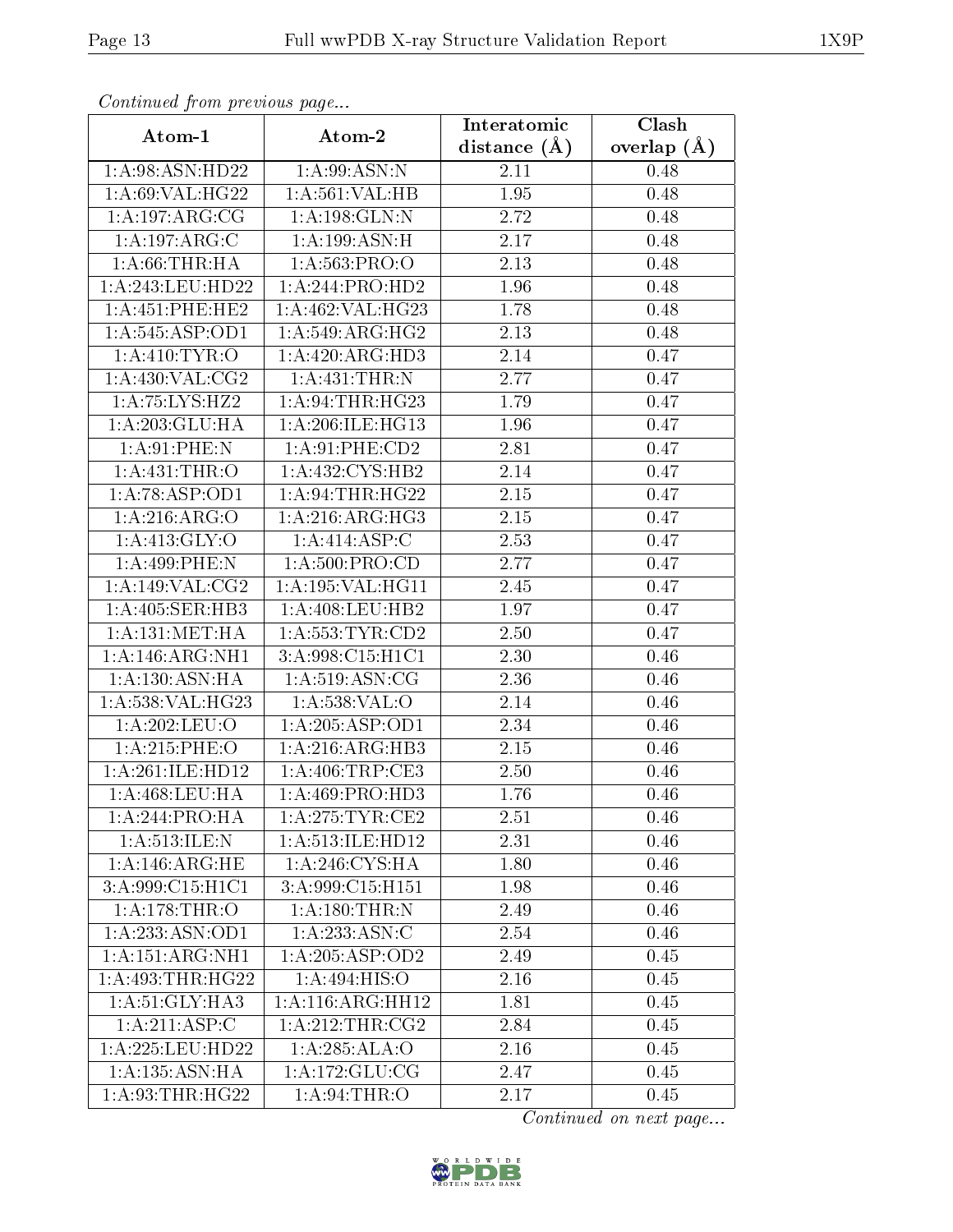| Continuea from previous page<br>Clash<br>Interatomic |                             |                   |                 |  |
|------------------------------------------------------|-----------------------------|-------------------|-----------------|--|
| Atom-1                                               | Atom-2                      | distance $(A)$    | overlap $(\AA)$ |  |
| 1: A: 138: MET: HB3                                  | 1:A:254:ARG:HH11            | 1.80              | 0.45            |  |
| 1:A:146:ARG:HB2                                      | 1: A: 165: TRP: CD2         | 2.52              | $0.45\,$        |  |
| 1: A:544:THR:HG23                                    | 1:A:549:ARG:N               | 2.31              | 0.45            |  |
| 1:A:243:LEU:CD2                                      | 1:A:403:TYR:CE2             | 2.96              | 0.45            |  |
| 1: A: 135: ASN: HB2                                  | 1:A:172:GLU:OE2             | 2.16              | 0.45            |  |
| 1:A:132:PRO:HD3                                      | 1: A: 553: TYR: CD2         | 2.51              | 0.45            |  |
| 1: A: 180: THR: HG21                                 | 1:A:258:LEU:HD23            | 1.97              | 0.45            |  |
| 1:A:243:LEU:HD23                                     | 1:A:244:PRO:HD3             | 1.99              | 0.44            |  |
| 1: A:258:LEU:HD12                                    | 1: A:258:LEU: C             | 2.38              | 0.44            |  |
| 1:A:446:GLN:O                                        | 1:A:448:PRO:HD3             | 2.17              | 0.44            |  |
| 1:A:389:ARG:HH11                                     | 1: A:389: ARG:CG            | 2.28              | 0.44            |  |
| 1:A:558:LEU:HA                                       | 1:A:558:LEU:HD23            | 1.62              | 0.44            |  |
| 1: A:170: LEU:HB3                                    | 1: A:171: PRO:HD2           | 1.99              | 0.44            |  |
| 1:A:229:GLY:O                                        | 1:A:286:LEU:HD13            | $\overline{2.18}$ | 0.44            |  |
| 1: A:346:THR:C                                       | 1:A:348:ALA:H               | 2.21              | 0.44            |  |
| 1:A:420:ARG:HG3                                      | 1:A:420:ARG:O               | 2.17              | 0.44            |  |
| 1: A:493:THR:CG2                                     | 1:A:494:HIS:N               | 2.80              | 0.44            |  |
| 1: A: 533: ASN: OD1                                  | 1: A:533:ASN:N              | 2.50              | 0.44            |  |
| 1:A:250:PHE:O                                        | 1:A:252:HIS:N               | 2.50              | 0.44            |  |
| 1:A:272:ARG:HH12                                     | 3:A:998:C15:H3C1            | 1.82              | 0.44            |  |
| 1:A:261:ILE:HD12                                     | 1: A:406:TRP: CZ3           | 2.53              | 0.44            |  |
| 1: A:74: ASN:ND2                                     | 1:A:556:LYS:NZ              | 2.66              | 0.44            |  |
| 1:A:195:VAL:HG12                                     | 1: A: 196: GLY:N            | 2.32              | 0.44            |  |
| 1: A:476: TYR: HD1                                   | 1:A:513:ILE:CD1             | 2.30              | 0.44            |  |
| 1: A: 106: ALA: C                                    | 1:A:108:THR:N               | 2.71              | 0.43            |  |
| 1:A:202:LEU:O                                        | $1: A:203:\overline{GLU:C}$ | 2.55              | 0.43            |  |
| 1:A:225:LEU:HD13                                     | 1:A:287:LEU:HA              | 1.99              | 0.43            |  |
| 1:A:525:ASP:OD1                                      | 1:A:525:ASP:O               | 2.35              | 0.43            |  |
| 1:A:83:ASN:ND2                                       | 1: A:92: LEU:O              | 2.51              | 0.43            |  |
| 1: A:391: TYR:O                                      | 1:A:392:ASN:C               | 2.57              | 0.43            |  |
| 1: A:75: LYS: NZ                                     | 1: A:94:THR:HG23            | 2.32              | 0.43            |  |
| 1:A:113:LEU:HD23                                     | 1:A:113:LEU:HA              | 1.71              | 0.43            |  |
| 1: A: 106: ALA: C                                    | 1: A:108:THR:H              | 2.22              | 0.43            |  |
| 1: A:468:LEU:C                                       | 1: A:468:LEU:HD12           | 2.38              | 0.43            |  |
| 1: A:524:THR:OG1                                     | 1: A: 525: ASP: N           | 2.52              | 0.43            |  |
| 1:A:197:ARG:CG                                       | 1: A: 198: GLN: H           | 2.30              | 0.43            |  |
| 1:A:429:ASP:OD1                                      | 1: A:432: CYS:N             | 2.51              | 0.43            |  |
| 1: A:203: GLU:C                                      | 1:A:205:ASP:N               | 2.70              | 0.43            |  |
| 1: A: 436: GLN:N                                     | 1: A: 436: GLN: OE1         | 2.39              | 0.43            |  |
| 1: A:444: MET:HB2                                    | 1: A: 539: GLN: CD          | 2.39              | 0.43            |  |
| 1:A:128:HIS:HD2                                      | 1: A: 555: TYR: HD2         | 1.66              | 0.43            |  |

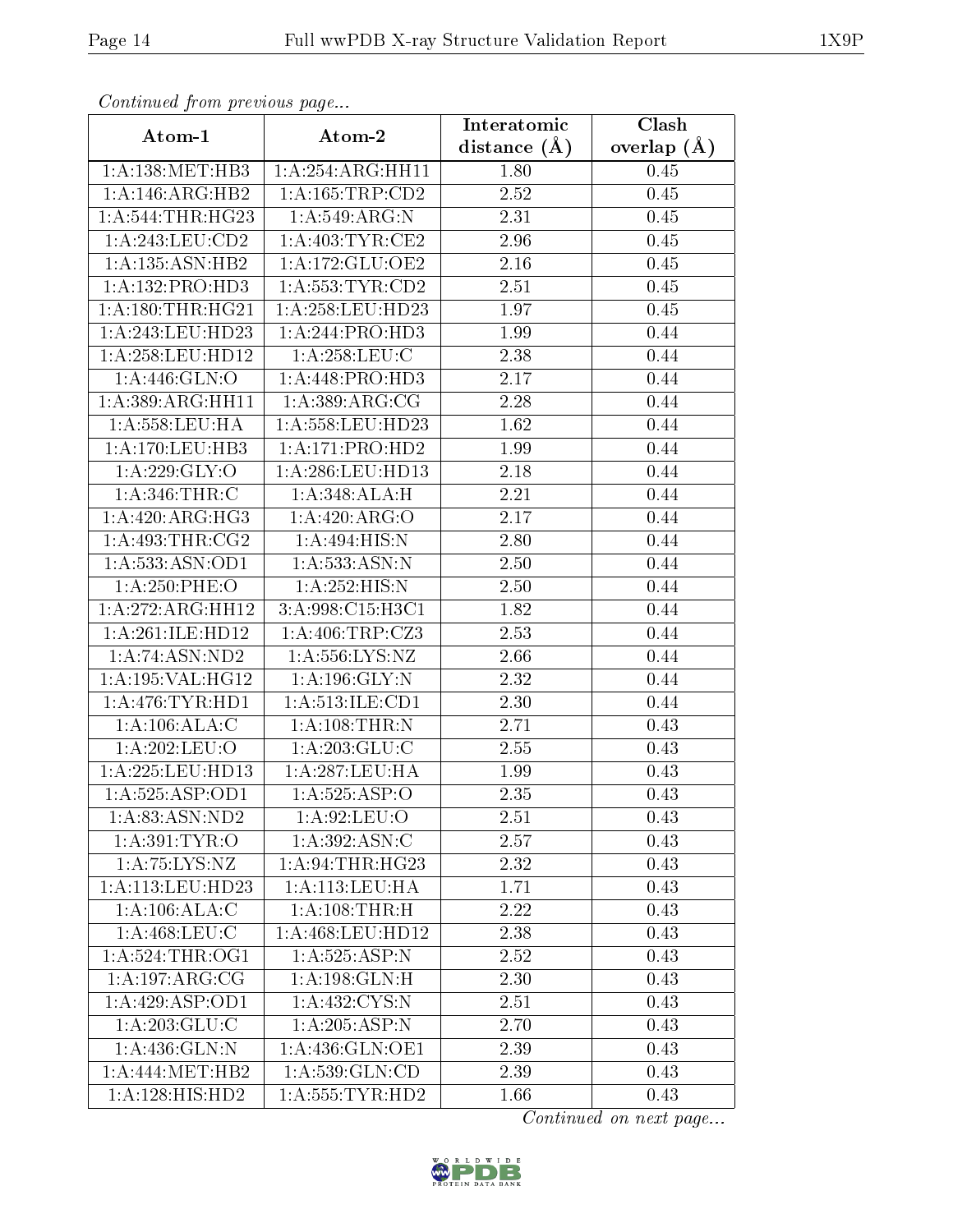| Commaca jibin previous page   |                                               | Interatomic       | Clash         |  |
|-------------------------------|-----------------------------------------------|-------------------|---------------|--|
| Atom-1                        | Atom-2                                        | distance $(A)$    | overlap $(A)$ |  |
| 1:A:145:ALA:HB3               | 1: A:168: PHE:CE1                             | 2.44              | 0.43          |  |
| 1: A:264:ARG:HG3              | 1:A:264:ARG:O                                 | $\overline{2.18}$ | 0.43          |  |
| 1: A:295: SER:HB3             | 1: A:377: PRO:CG                              | 2.33              | 0.43          |  |
| 1:A:419:ILE:O                 | 1:A:421:SER:N                                 | 2.52              | 0.43          |  |
| 1:A:463:VAL:HB                | 1: A:529:LEU:HD13                             | 1.99              | 0.43          |  |
| 1:A:389:ARG:CD                | 1:A:502:ASN:HD22                              | 2.23              | 0.43          |  |
| 1: A:63:LEU:HD12              | 1: A:63:LEU:HA                                | 1.82              | 0.43          |  |
| 1: A:430: VAL:O               | 1: A: 432: CYS:N                              | 2.53              | 0.42          |  |
| 1:A:217:LEU:CB                | 1: A: 232: THR: HG21                          | 2.46              | 0.42          |  |
| 1: A:275:TYR:CE1              | $1:A:404:ARG:H\overline{D2}$                  | 2.54              | 0.42          |  |
| 1:A:393:LEU:N                 | 1: A: 393: LEU: CD1                           | 2.81              | 0.42          |  |
| 1: A:427:THR:HA               | 1:A:428:PRO:HD3                               | 1.75              | 0.42          |  |
| 1:A:395:SER:C                 | $1:A:397.\overline{ASP:N}$                    | 2.71              | 0.42          |  |
| 1:A:497:ASN:O                 | 1: A:500: PRO:HD3                             | 2.19              | 0.42          |  |
| 1:A:135:ASN:N                 | 1: A:140:THR:OG1                              | 2.47              | 0.42          |  |
| 1: A:502: ASN: C              | 1:A:504:ILE:H                                 | 2.23              | 0.42          |  |
| $1:A:23\overline{7:HIS:CD2}$  | 1: A: 425: LEU: CD1                           | 2.97              | 0.42          |  |
| 1:A:178:THR:C                 | 1: A:180:THR:N                                | 2.73              | 0.42          |  |
| 1:A:180:THR:O                 | 1:A:181:ILE:C                                 | 2.58              | 0.42          |  |
| 1:A:194:LYS:HG2               | 1:A:194:LYS:O                                 | 2.19              | 0.42          |  |
| 1:A:237:HIS:NE2               | 1: A: 425: LEU: CD1                           | 2.83              | 0.42          |  |
| 1:A:478:ASP:C                 | 1: A:480:ALA:N                                | 2.73              | 0.42          |  |
| 1: A:65:ASP:O                 | 1: A:66:THR:C                                 | 2.57              | 0.41          |  |
| $1:A:68:A\overline{RG:NH1}$   | 1: A:562: SER:CB                              | 2.79              | 0.41          |  |
| 1: A:93:THR:CG2               | 1: A:94:THR:N                                 | 2.83              | 0.41          |  |
| 1: A:149: VAL:O               | 1:A:149:VAL:HG22                              | $\overline{2}.21$ | 0.41          |  |
| 1:A:230:VAL:HG13              | 1: A: 503: GLN: NE2                           | 2.35              | 0.41          |  |
| 1: A:406:TRP:HE1              | $1:A:419:ILE:H\overline{G21}$                 | 1.85              | 0.41          |  |
| 1:A:382:LEU:HD12              | 1: A: 382: LEU: HA                            | 1.75              | 0.41          |  |
| $1: A:475:$ PHE:N             | $1: A:475:$ PHE:CD1                           | 2.88              | 0.41          |  |
| 1: A:279: GLU:O               | 1: A:280: GLY:O                               | 2.38              | 0.41          |  |
| 1:A:441:LEU:HD12              | 1: A:445:MET:CE                               | 2.48              | 0.41          |  |
| 1: A:501: GLU:O               | $1:\!A:\!501:\!GLU:\!HG2$                     | 2.20              | 0.41          |  |
| 1: A:513: ILE: O              | $1: A:513: \overline{\text{ILE}: \text{CG2}}$ | 2.68              | 0.41          |  |
| $1: A:88: \overline{HIS:CD2}$ | 1: A: 555: TYR: O                             | 2.74              | 0.41          |  |
| 1:A:481:VAL:O                 | 1: A:482:TYR:C                                | 2.57              | 0.41          |  |
| 1: A:265: GLN:NE2             | 1: A:268: GLN:NE2                             | 2.68              | 0.41          |  |
| 1: A:381: PRO:HG2             | $1:A:381:P\overline{RO:O}$                    | 2.21              | 0.41          |  |
| 1:A:134:VAL:HG21              | 1: A:175: TYR: CE2                            | 2.56              | 0.41          |  |
| 1:A:287:LEU:HD23              | 1:A:288:ASP:C                                 | 2.41              | 0.41          |  |
| 1:A:467:LEU:HD12              | $1:A:467:\overline{\textrm{LEU:HA}}$          | 1.83              | 0.41          |  |

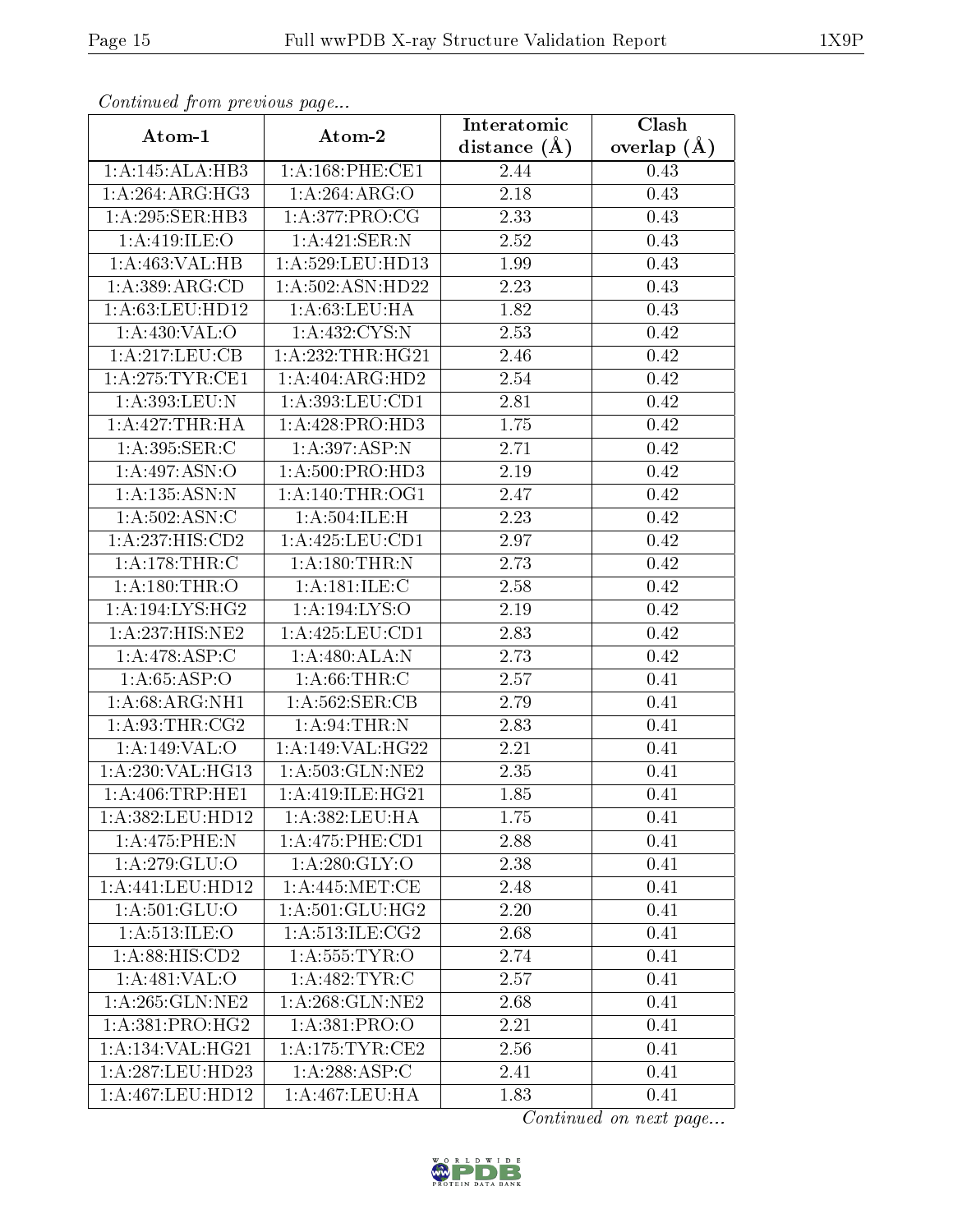| Atom-1               | Atom-2              | Interatomic<br>distance $(A)$ | Clash<br>overlap $(A)$ |
|----------------------|---------------------|-------------------------------|------------------------|
| 1: A:53: ASN:O       | 1: A:54:SER:O       | 2.38                          | 0.41                   |
| 1: A: 383: THR: C    | 1: A: 384: GLU: HG3 | 2.41                          | 0.41                   |
| 1:A:419:ILE:C        | 1:A:421:SER:N       | 2.72                          | 0.40                   |
| 1: A:96: ILE: HG22   | 1: A:98: ASN:H      | 1.86                          | 0.40                   |
| 1:A:211:ASP:C        | 1: A:212:THR:HG23   | 2.41                          | 0.40                   |
| 1: A:129:THR:HB      | 1: A: 130: ASN:H    | 1.65                          | 0.40                   |
| 1: A: 153: LEU: HD23 | 1:A:159:VAL:HG12    | 2.03                          | 0.40                   |
| 1: A:542:THR:HG22    | 1: A:542:THR:O      | 2.21                          | 0.40                   |
| 1:A:481:VAL:HG13     | 1: A:482:TYR:N      | 2.37                          | 0.40                   |
| 1:A:78:ASP:OD1       | 1: A:94:THR:CG2     | 2.70                          | 0.40                   |

There are no symmetry-related clashes.

### 5.3 Torsion angles (i)

#### 5.3.1 Protein backbone (i)

In the following table, the Percentiles column shows the percent Ramachandran outliers of the chain as a percentile score with respect to all X-ray entries followed by that with respect to entries of similar resolution.

The Analysed column shows the number of residues for which the backbone conformation was analysed, and the total number of residues.

| Mol   Chain | Analysed                                               |  | Favoured   Allowed   Outliers   Percentiles |
|-------------|--------------------------------------------------------|--|---------------------------------------------|
|             | $-454/523$ (87\%)   332 (73\%)   76 (17\%)   46 (10\%) |  | $\boxed{0}$ $\boxed{3}$                     |

All (46) Ramachandran outliers are listed below:

| Mol | Chain | Res | Type       |
|-----|-------|-----|------------|
| 1   | А     | 54  | SER        |
| 1   | А     | 59  | GLU        |
| 1   | А     | 130 | <b>ASN</b> |
| 1   | А     | 137 | PHE        |
| 1   | А     | 296 | LEU        |
| 1   | A     | 375 | <b>LYS</b> |
| 1   | А     | 378 | VAL        |
| 1   | А     | 379 | ILE        |
| 1   | A     | 449 | VAL        |
| 1   | А     | 469 | PRO        |
|     |       | 492 | LEU        |

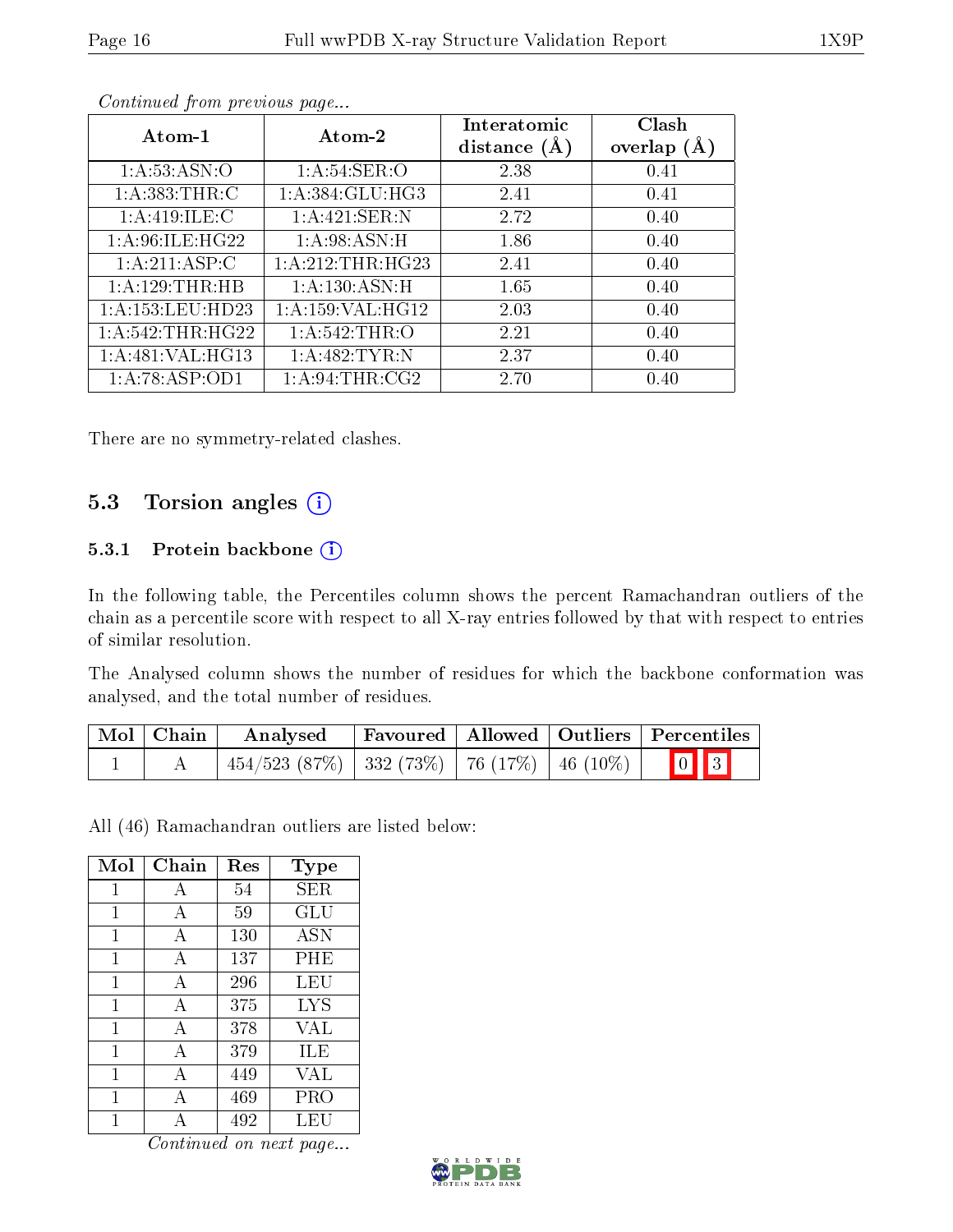| Mol            | Chain                               | $\operatorname{Res}% \left( \mathcal{N}\right) \equiv\operatorname{Res}(\mathcal{N}_{0})\cap\mathcal{N}_{1}$ | $\mathrm{Type}$           |
|----------------|-------------------------------------|--------------------------------------------------------------------------------------------------------------|---------------------------|
| $\mathbf{1}$   | $\overline{A}$                      | 506                                                                                                          | <b>ALA</b>                |
| $\mathbf{1}$   | $\overline{A}$                      | 50                                                                                                           | $\overline{\text{GLY}}$   |
| $\overline{1}$ | $\overline{A}$                      | $\overline{79}$                                                                                              | $\overline{\text{VAL}}$   |
| $\overline{1}$ | $\overline{A}$                      | 157                                                                                                          | IYS                       |
| $\overline{1}$ | $\frac{\overline{A}}{\overline{A}}$ | <b>196</b>                                                                                                   | $\overline{\text{GLY}}$   |
| $\mathbf{1}$   |                                     | 204                                                                                                          | $\overline{\text{SER}}$   |
| $\mathbf{1}$   | $\overline{A}$                      | $\overline{212}$                                                                                             | <b>THR</b>                |
| $\mathbf{1}$   | $\overline{A}$                      | 216                                                                                                          | $\overline{\rm ARG}$      |
| $\overline{1}$ | $\overline{A}$                      | $\overline{251}$                                                                                             | <b>THR</b>                |
| $\overline{1}$ | $\overline{A}$                      | 267                                                                                                          | PHE                       |
| $\overline{1}$ | $\frac{1}{\mathbf{A}}$              | 280                                                                                                          | $\overline{\text{GLY}}$   |
| $\overline{1}$ | $\overline{A}$                      | 386                                                                                                          | SER                       |
| $\overline{1}$ | $\overline{A}$                      | 527                                                                                                          | $\overline{\text{GLY}}$   |
| $\overline{1}$ | $\frac{\overline{A}}{A}$            | 66                                                                                                           | <b>THR</b>                |
| $\mathbf 1$    |                                     | $\overline{74}$                                                                                              | $\overline{\text{ASN}}$   |
| $\mathbf{1}$   | $\overline{A}$                      | 198                                                                                                          | $\overline{\text{GLN}}$   |
| $\mathbf{1}$   | $\overline{A}$                      | 199                                                                                                          | <b>ASN</b>                |
| $\mathbf{1}$   | $\frac{A}{A}$                       | 215                                                                                                          | PHE                       |
| $\mathbf{1}$   |                                     | 233                                                                                                          | $\overline{\text{ASN}}$   |
| $\overline{1}$ | $\frac{\overline{A}}{\overline{A}}$ | $3\overline{9}\overline{2}$                                                                                  | <b>ASN</b>                |
| $\mathbf{1}$   |                                     | 414                                                                                                          | $\overline{\text{ASP}}$   |
| $\overline{1}$ |                                     | 428                                                                                                          | PRO                       |
| $\overline{1}$ | $\frac{\overline{A}}{\overline{A}}$ | 431                                                                                                          | <b>THR</b>                |
| $\overline{1}$ | $\overline{A}$                      | $\sqrt{479}$                                                                                                 | $\overline{\text{GLN}}$   |
| $\mathbf{1}$   | $\overline{A}$                      | 388                                                                                                          | $\overline{\text{LYS}}$   |
| $\mathbf{1}$   | $\overline{A}$                      | 155                                                                                                          | $\overline{\text{LYS}}$   |
| $\overline{1}$ | $\overline{A}$                      | $\overline{179}$                                                                                             | <b>MET</b>                |
| $\overline{1}$ | $\overline{A}$                      | 232                                                                                                          | THR                       |
| $\overline{1}$ | $\overline{\rm A}$                  | 490                                                                                                          | <b>THR</b>                |
| $\mathbf 1$    | A                                   | 513                                                                                                          | ILE                       |
| $\mathbf 1$    | $\bf{A}$                            | 61                                                                                                           | $\overline{\rm ALA}$      |
| $\mathbf 1$    | $\boldsymbol{A}$                    | 237                                                                                                          | $\overline{\mathrm{HIS}}$ |
| $\mathbf 1$    | $\overline{\rm A}$                  | 266                                                                                                          | $\overline{\text{PRO}}$   |
| $\mathbf 1$    | $\overline{\rm A}$                  | 486                                                                                                          | ILE                       |
| $\mathbf 1$    | А                                   | 195                                                                                                          | VAL                       |

Continued from previous page...

#### 5.3.2 Protein sidechains (i)

In the following table, the Percentiles column shows the percent sidechain outliers of the chain as a percentile score with respect to all X-ray entries followed by that with respect to entries of similar resolution.

The Analysed column shows the number of residues for which the sidechain conformation was

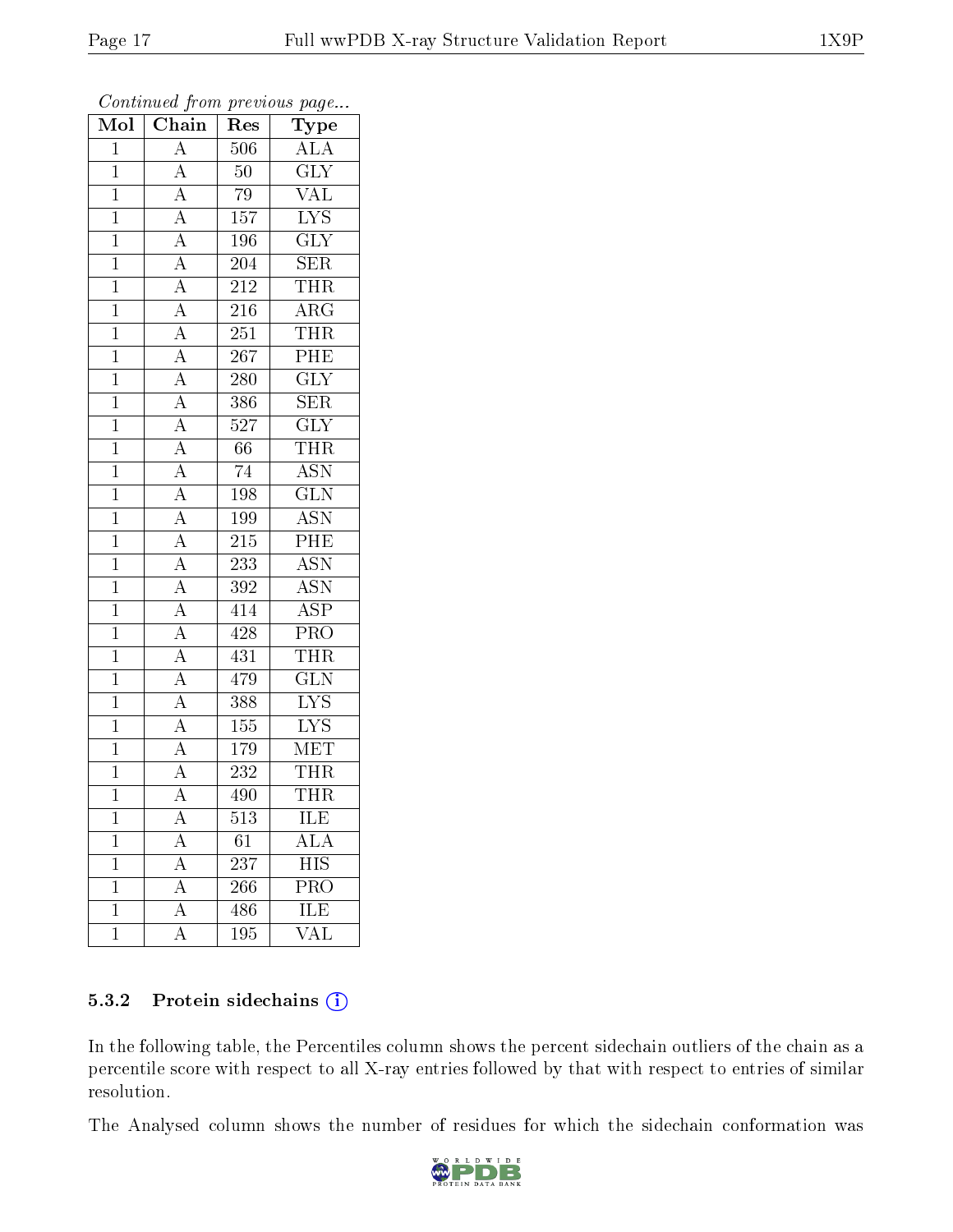| analysed, and the total number of residues. |  |  |  |
|---------------------------------------------|--|--|--|
|                                             |  |  |  |

| Mol   Chain | Analysed                                |  | Rotameric   Outliers   Percentiles |  |  |
|-------------|-----------------------------------------|--|------------------------------------|--|--|
|             | $404/451(90\%)$ 369 (91%) 35 (9%) 10 34 |  |                                    |  |  |

All (35) residues with a non-rotameric sidechain are listed below:

| Mol            | Chain                                                                   | Res              | Type                      |
|----------------|-------------------------------------------------------------------------|------------------|---------------------------|
| $\mathbf{1}$   | $\overline{A}$                                                          | $\overline{58}$  | SER                       |
| $\mathbf{1}$   | $\overline{A}$                                                          | 76               | <b>SER</b>                |
| $\mathbf{1}$   | $\overline{A}$                                                          | $\overline{83}$  | $\overline{\mathrm{ASN}}$ |
| $\mathbf{1}$   | $\overline{A}$                                                          | 98               | <b>ASN</b>                |
| $\overline{1}$ |                                                                         | 100              | $\overline{\text{ASP}}$   |
| $\overline{1}$ |                                                                         | 102              | $\overline{\text{SER}}$   |
| $\mathbf{1}$   |                                                                         | 146              | $\overline{\rm{ARG}}$     |
| $\overline{1}$ | $\frac{\overline{A}}{\overline{A}}$ $\frac{\overline{A}}{\overline{A}}$ | $\overline{153}$ | LEU                       |
| $\mathbf{1}$   | $\frac{1}{A}$                                                           | 166              | $\overline{\text{VAL}}$   |
| $\overline{1}$ |                                                                         | 214              | <b>ASN</b>                |
| $\overline{1}$ | $\frac{\overline{A}}{\overline{A}}$                                     | $\overline{223}$ | THR                       |
| $\overline{1}$ | $\overline{A}$                                                          | 232              | THR                       |
| $\overline{1}$ | $\overline{A}$                                                          | 233              | $\overline{\text{ASN}}$   |
| $\overline{1}$ | $\frac{\overline{A}}{\overline{A}}$                                     | 238              | $\overline{\text{PRO}}$   |
| $\overline{1}$ |                                                                         | 249              | $\overline{\text{ASP}}$   |
| $\mathbf{1}$   | $\overline{A}$                                                          | $256\,$          | <b>SER</b>                |
| $\mathbf{1}$   | $\overline{A}$                                                          | $258\,$          | LEU                       |
| $\overline{1}$ |                                                                         | 271              | $\overline{PHE}$          |
| $\mathbf{1}$   | $\frac{\overline{A}}{\overline{A}}$ $\frac{\overline{A}}{\overline{A}}$ | 287              | LEU                       |
| $\overline{1}$ |                                                                         | 401              | <b>THR</b>                |
| $\mathbf{1}$   |                                                                         | 420              | $\rm{ARG}$                |
| $\mathbf{1}$   | $\frac{\overline{A}}{\overline{A}}$                                     | 429              | <b>ASP</b>                |
| $\overline{1}$ |                                                                         | 440              | $\overline{\text{SER}}$   |
| $\mathbf{1}$   | $\frac{\overline{A}}{\overline{A}}$                                     | 446              | $\overline{\text{GLN}}$   |
| $\mathbf{1}$   |                                                                         | 459              | $\overline{\mathrm{ASN}}$ |
| $\mathbf{1}$   | $\frac{\overline{A}}{\overline{A}}$                                     | 468              | $\overline{\text{LEU}}$   |
| $\overline{1}$ |                                                                         | 482              | $\overline{\text{TYR}}$   |
| $\overline{1}$ |                                                                         | 501              | GLU                       |
| $\overline{1}$ | $\overline{\rm A}$                                                      | 512              | THR                       |
| 1              | $\boldsymbol{A}$                                                        | 525              | ASP                       |
| $\mathbf 1$    | $\rm A$                                                                 | 528              | THR                       |
| $\mathbf 1$    | $\overline{A}$                                                          | 531              | <b>LEU</b>                |
| $\mathbf{1}$   | $\overline{\rm A}$                                                      | 533              | <b>ASN</b>                |
| $\mathbf 1$    | $\overline{A}$                                                          | 534              | $\overline{\text{SER}}$   |
| $\mathbf 1$    | $\overline{\rm A}$                                                      | 562              | $\overline{\text{SER}}$   |

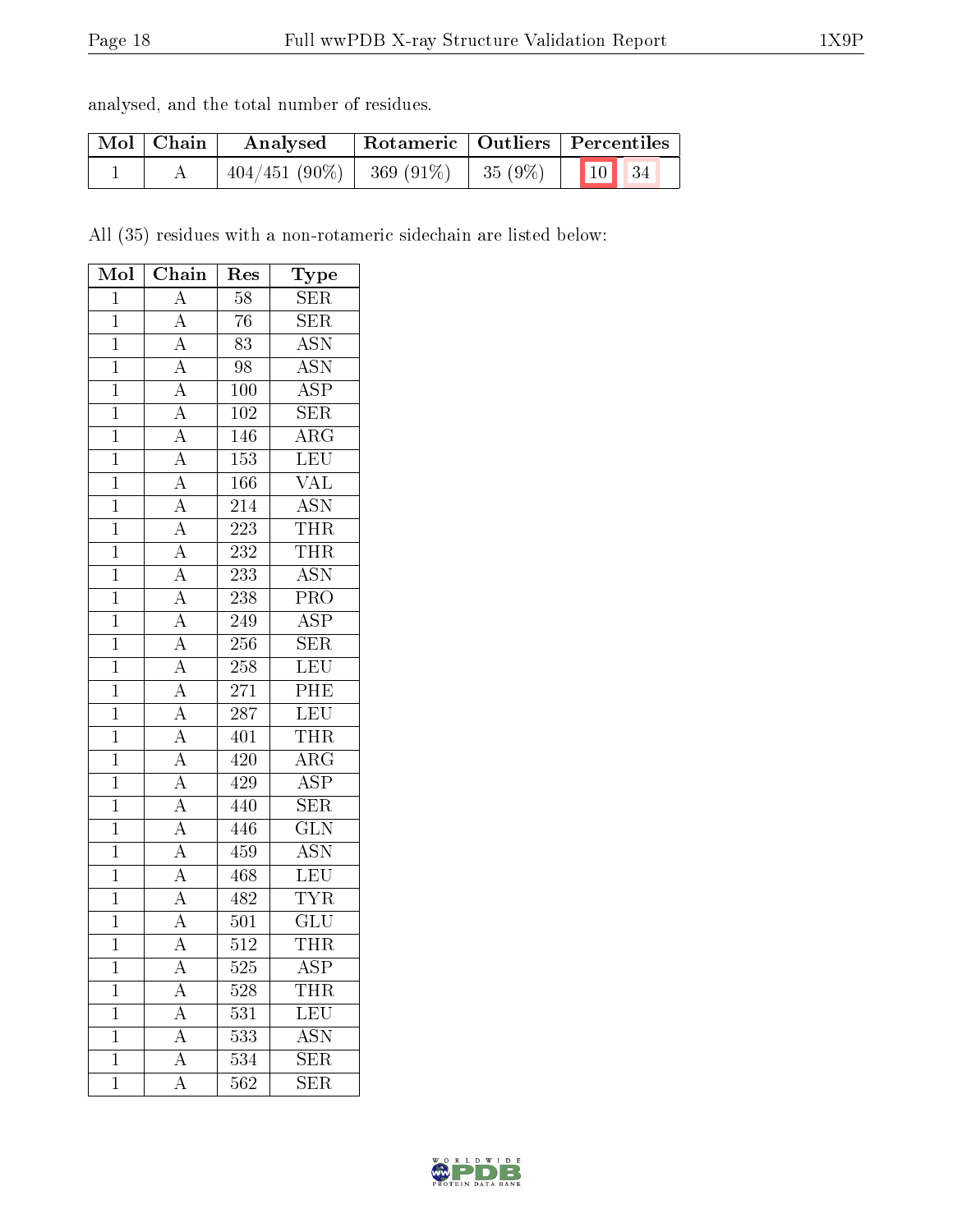Some sidechains can be flipped to improve hydrogen bonding and reduce clashes. All (12) such sidechains are listed below:

| Mol | Chain | Res | <b>Type</b>                        |
|-----|-------|-----|------------------------------------|
| 1   | А     | 74  | <b>ASN</b>                         |
| 1   | А     | 86  | $\overline{\mathrm{A}}\mathrm{SN}$ |
| 1   | А     | 88  | HIS                                |
| 1   | А     | 98  | <b>ASN</b>                         |
| 1   | А     | 128 | <b>HIS</b>                         |
| 1   | А     | 199 | <b>ASN</b>                         |
| 1   | А     | 214 | <b>ASN</b>                         |
| 1   | А     | 265 | <b>GLN</b>                         |
| 1   | А     | 282 | ASN                                |
| 1   | А     | 402 | GLN                                |
| 1   | A     | 459 | ASN                                |
|     |       | 471 | НIS                                |

#### 5.3.3 RNA (1)

There are no RNA molecules in this entry.

#### 5.4 Non-standard residues in protein, DNA, RNA chains (i)

There are no non-standard protein/DNA/RNA residues in this entry.

### 5.5 Carbohydrates (i)

There are no carbohydrates in this entry.

#### 5.6 Ligand geometry  $(i)$

3 ligands are modelled in this entry.

In the following table, the Counts columns list the number of bonds (or angles) for which Mogul statistics could be retrieved, the number of bonds (or angles) that are observed in the model and the number of bonds (or angles) that are defined in the Chemical Component Dictionary. The Link column lists molecule types, if any, to which the group is linked. The Z score for a bond length (or angle) is the number of standard deviations the observed value is removed from the expected value. A bond length (or angle) with  $|Z| > 2$  is considered an outlier worth inspection. RMSZ is the root-mean-square of all Z scores of the bond lengths (or angles).

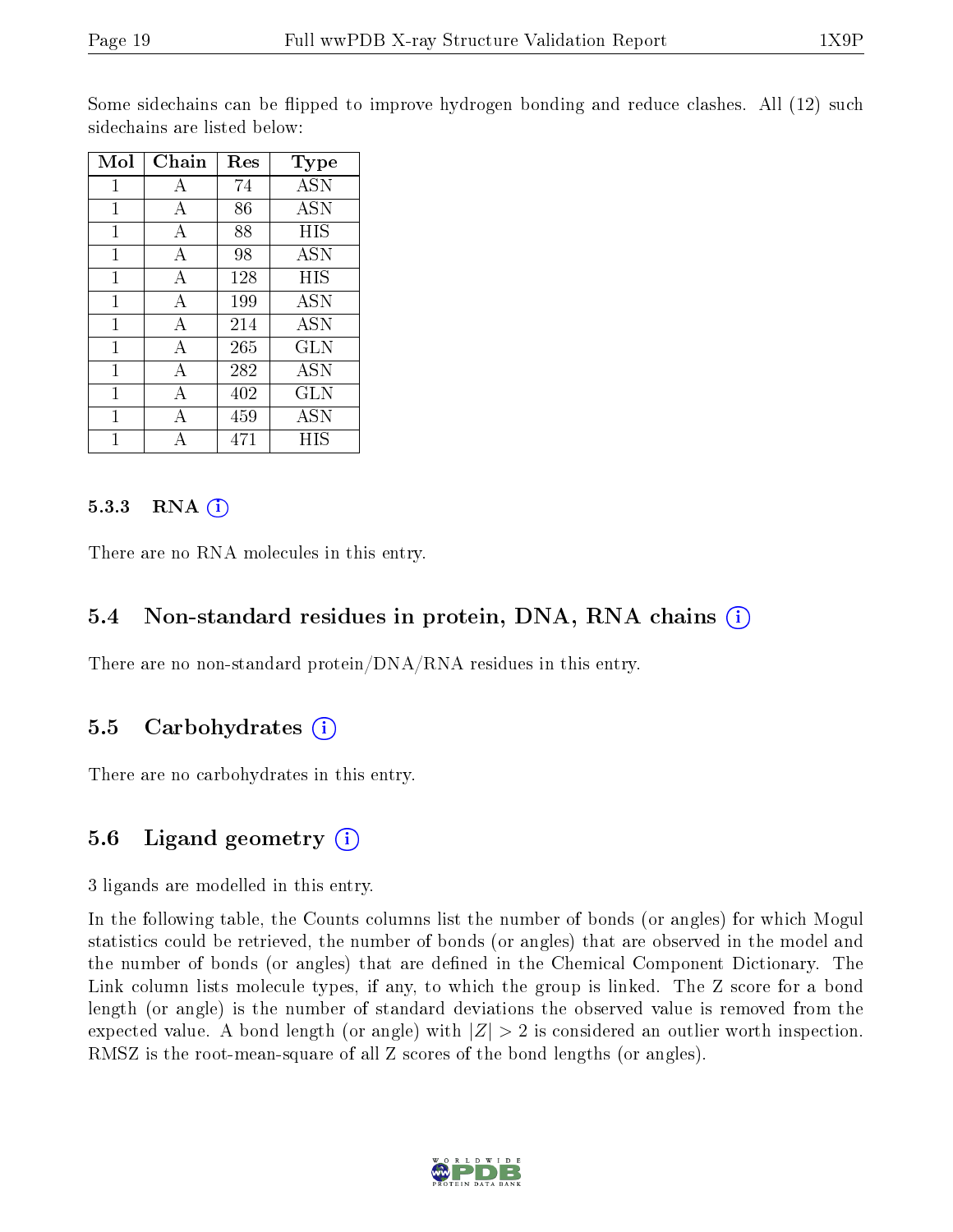| Mol<br>Type | Chain           | $\vert$ Res | Link | Bond lengths    |            |      | Bond angles |          |      |             |
|-------------|-----------------|-------------|------|-----------------|------------|------|-------------|----------|------|-------------|
|             |                 |             |      |                 | Counts     | RMSZ | # $ Z  > 2$ | Counts   | RMSZ | # $ Z  > 2$ |
| ച<br>J.     | C15             |             | 999  | -               | 19, 19, 21 | 2.07 | $2(10\%)$   | 21,21,26 | 1.55 | $4(19\%)$   |
|             | SO <sub>4</sub> |             | 700  |                 | 4.4.4      | 1.87 | (25%)       | 6,6,6    | 3.83 | $3(50\%)$   |
| 3           | C15             |             | 998  | $\qquad \qquad$ | 19, 19, 21 | 2.18 | $2(10\%)$   | 21,21,26 | 1.58 | 5(23%)      |

In the following table, the Chirals column lists the number of chiral outliers, the number of chiral centers analysed, the number of these observed in the model and the number defined in the Chemical Component Dictionary. Similar counts are reported in the Torsion and Rings columns. '-' means no outliers of that kind were identified.

| Mol |  |     |        | Type   Chain   Res   Link   Christmas | <b>Torsions</b> | Rings          |
|-----|--|-----|--------|---------------------------------------|-----------------|----------------|
|     |  | 999 | $\sim$ |                                       | 11/17/17/21     | $\sim$         |
|     |  | 998 | $\sim$ | $\sim$                                | 17/17/21<br>9.  | $\blacksquare$ |

All (5) bond length outliers are listed below:

| Mol | ∣ Chain | Res | Type | $_+$ Atoms | $\mathbf{Z}$ | $\mid$ Observed( $\AA$ | Ideal $(A)$ |
|-----|---------|-----|------|------------|--------------|------------------------|-------------|
| 2   |         | 998 | C15  | $O3S-S1$   | 8.47         | 1 77                   | 1.47        |
|     |         | 999 | C15  | $O3S-S1$   | 8.15         | 1.76                   | 1.47        |
| ച   |         | 998 | C15  | $C1-S1$    | 3.83         | 1.83                   | 1.77        |
|     |         | 700 | SO4  | $O1-S$     | 3.20         | 1.63                   | 1.46        |
| 2   |         | 999 | С15  | $C1-S1$    | 3.14         | 1.82                   | 1.77        |

| Mol            | Chain | Res | <b>Type</b>     | Atoms       | Z       | Observed $\binom{o}{c}$ | $\text{Ideal}({}^o)$ |
|----------------|-------|-----|-----------------|-------------|---------|-------------------------|----------------------|
| 2              | А     | 700 | SO <sub>4</sub> | $O4-S-O1$   | $-6.06$ | 77.68                   | 109.31               |
| $\overline{2}$ | A     | 700 | SO <sub>4</sub> | $O4-S-O2$   | $-4.95$ | 83.46                   | 109.31               |
| 3              | А     | 998 | C15             | $O2S-S1-C1$ | 4.38    | 112.19                  | 106.92               |
| 2              | А     | 700 | SO <sub>4</sub> | $O4-S-O3$   | $-4.30$ | 90.73                   | 109.06               |
| 3              | А     | 999 | C15             | $O2S-S1-C1$ | 3.80    | 111.49                  | 106.92               |
| 3              | А     | 999 | C15             | $O3S-S1-C1$ | 3.31    | 111.13                  | 105.77               |
| 3              | А     | 998 | C15             | $O3S-S1-C1$ | 2.55    | 109.89                  | 105.77               |
| 3              | А     | 998 | C15             | $C2-C1-S1$  | 2.27    | 116.73                  | 113.25               |
| 3              | А     | 998 | C15             | O3S-S1-O1S  | $-2.26$ | 105.76                  | 111.27               |
| 3              | А     | 999 | C15             | $C2-C1-S1$  | 2.25    | 116.69                  | 113.25               |
| 3              | А     | 999 | C15             | O3S-S1-O1S  | $-2.15$ | 106.02                  | 111.27               |
| 3              | А     | 998 | C15             | $C9-C8-C7$  | $-2.09$ | 103.80                  | 114.42               |

All (12) bond angle outliers are listed below:

There are no chirality outliers.

All (20) torsion outliers are listed below:

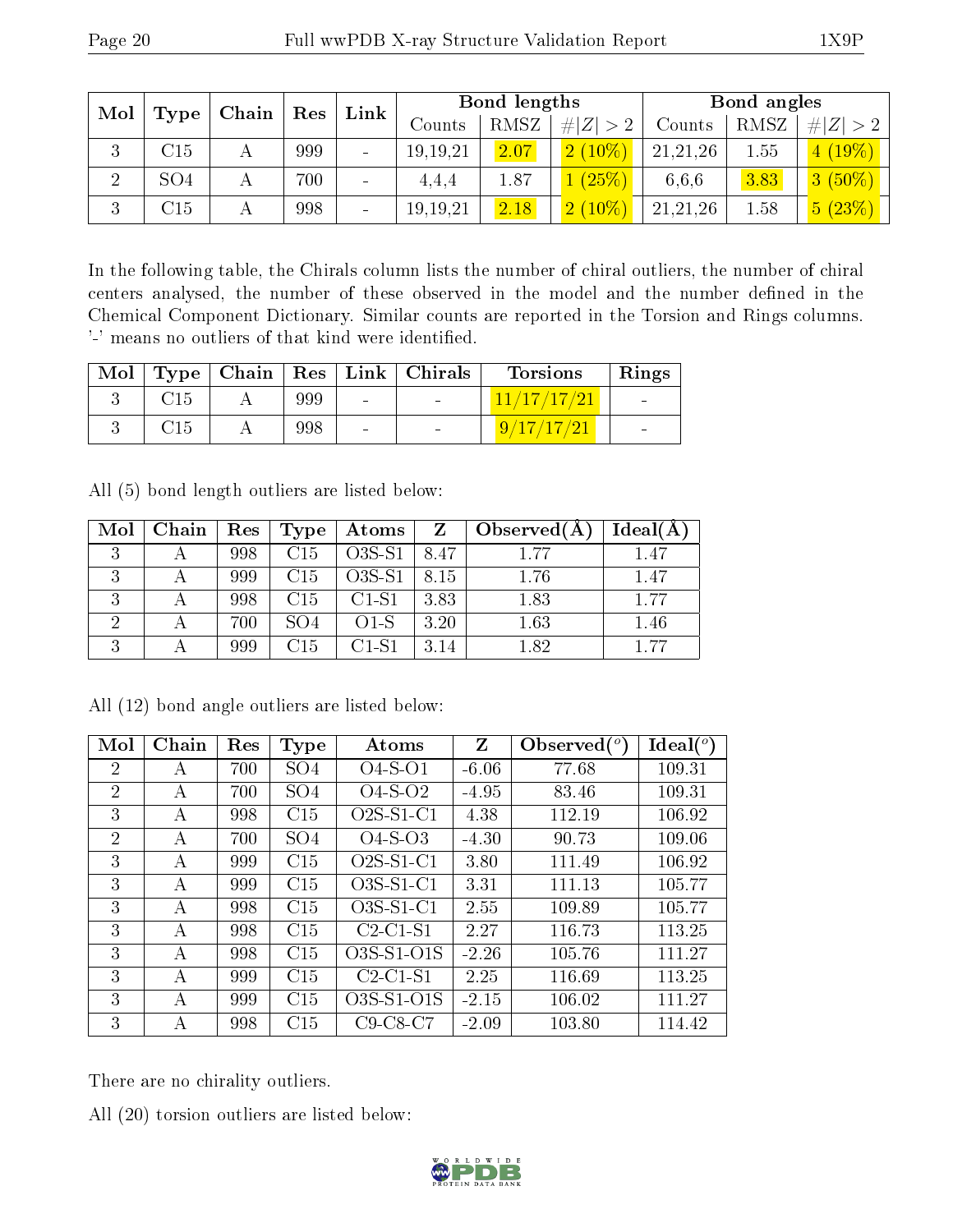| Mol | Chain            | Res | Type | Atoms                                                            |
|-----|------------------|-----|------|------------------------------------------------------------------|
| 3   | А                | 999 | C15  | $C2-C1-S1-O3S$                                                   |
| 3   | $\boldsymbol{A}$ | 999 | C15  | $C14-C15-C16-N1$                                                 |
| 3   | А                | 998 | C15  | $C2-C1-S1-O3S$                                                   |
| 3   | $\boldsymbol{A}$ | 998 | C15  | $C12-C13-C14-C15$                                                |
| 3   | $\bf{A}$         | 999 | C15  | C9-C10-C11-C12                                                   |
| 3   | A                | 999 | C15  | $C7-C8-C9-C10$                                                   |
| 3   | A                | 999 | C15  | $C12-C13-C14-C15$                                                |
| 3   | A                | 999 | C15  | $C1-C2-C3-N1$                                                    |
| 3   | A                | 998 | C15  | C11-C10-C9-C8                                                    |
| 3   | А                | 999 | C15  | $C2-C1-S1-O1S$                                                   |
| 3   | A                | 999 | C15  | $C2-C1-S1-O2S$                                                   |
| 3   | А                | 998 | C15  | C <sub>2</sub> -C <sub>1</sub> -S <sub>1</sub> -O <sub>1</sub> S |
| 3   | $\boldsymbol{A}$ | 998 | C15  | C <sub>2</sub> -C <sub>1</sub> -S <sub>1</sub> -O <sub>2</sub> S |
| 3   | А                | 998 | C15  | C9-C10-C11-C12                                                   |
| 3   | $\boldsymbol{A}$ | 998 | C15  | $C10-C11-C12-C13$                                                |
| 3   | A                | 998 | C15  | C5-C6-C7-C8                                                      |
| 3   | А                | 999 | C15  | $C2-C3-N1-C16$                                                   |
| 3   | A                | 999 | C15  | $C15-C16-N1-C3$                                                  |
| 3   | А                | 999 | C15  | $C10-C11-C12-C13$                                                |
| 3   | A                | 998 | C15  | $C15-C16-N1-C3$                                                  |

There are no ring outliers.

2 monomers are involved in 5 short contacts:

| Mol | Chain |     |  | Res   Type   Clashes   Symm-Clashes |
|-----|-------|-----|--|-------------------------------------|
|     |       | 999 |  |                                     |
|     |       |     |  |                                     |

The following is a two-dimensional graphical depiction of Mogul quality analysis of bond lengths, bond angles, torsion angles, and ring geometry for all instances of the Ligand of Interest. In addition, ligands with molecular weight > 250 and outliers as shown on the validation Tables will also be included. For torsion angles, if less then 5% of the Mogul distribution of torsion angles is within 10 degrees of the torsion angle in question, then that torsion angle is considered an outlier. Any bond that is central to one or more torsion angles identified as an outlier by Mogul will be highlighted in the graph. For rings, the root-mean-square deviation (RMSD) between the ring in question and similar rings identified by Mogul is calculated over all ring torsion angles. If the average RMSD is greater than 60 degrees and the minimal RMSD between the ring in question and any Mogul-identified rings is also greater than 60 degrees, then that ring is considered an outlier. The outliers are highlighted in purple. The color gray indicates Mogul did not find sufficient equivalents in the CSD to analyse the geometry.

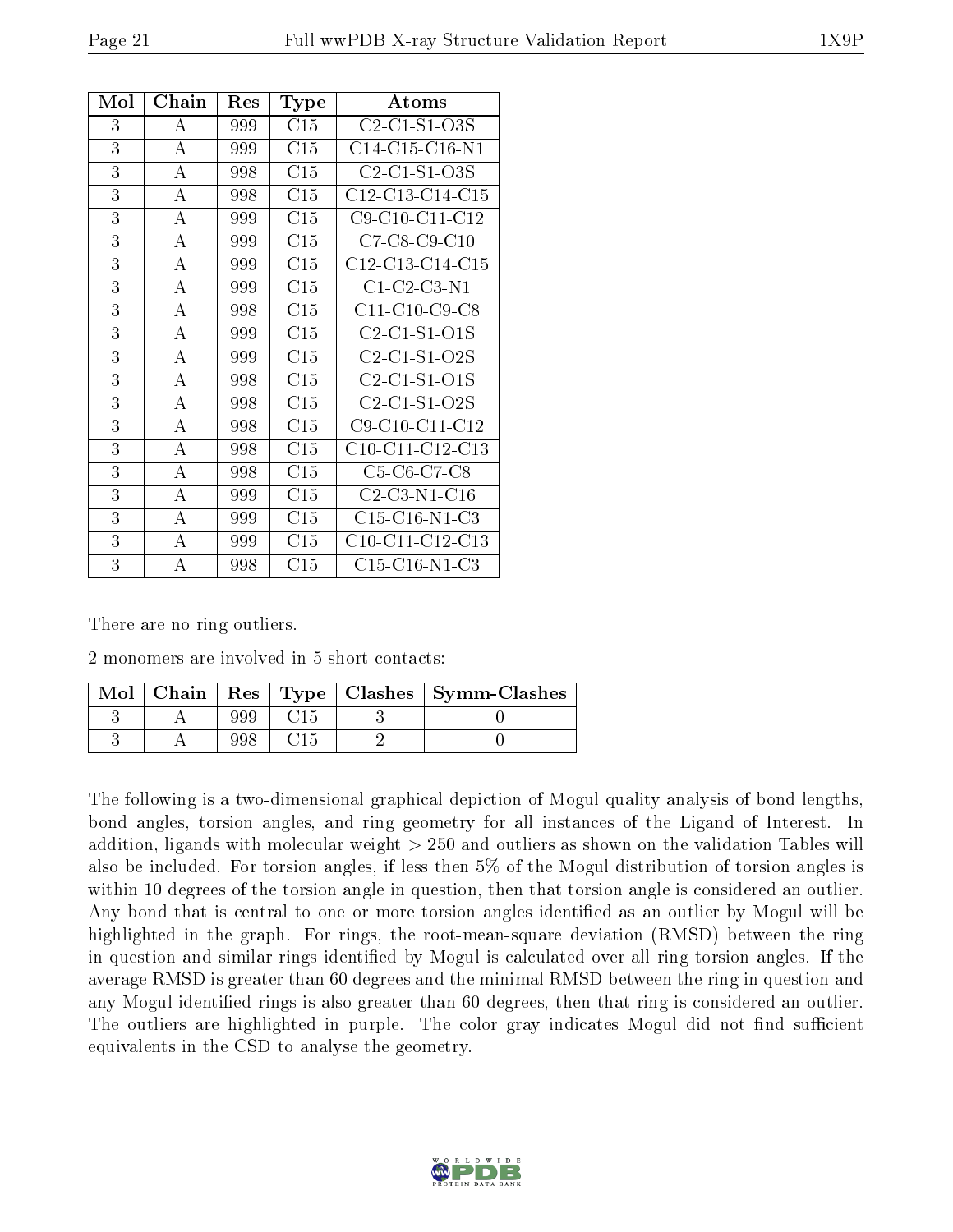

### 5.7 [O](https://www.wwpdb.org/validation/2017/XrayValidationReportHelp#nonstandard_residues_and_ligands)ther polymers (i)

There are no such residues in this entry.

## 5.8 Polymer linkage issues (i)

There are no chain breaks in this entry.

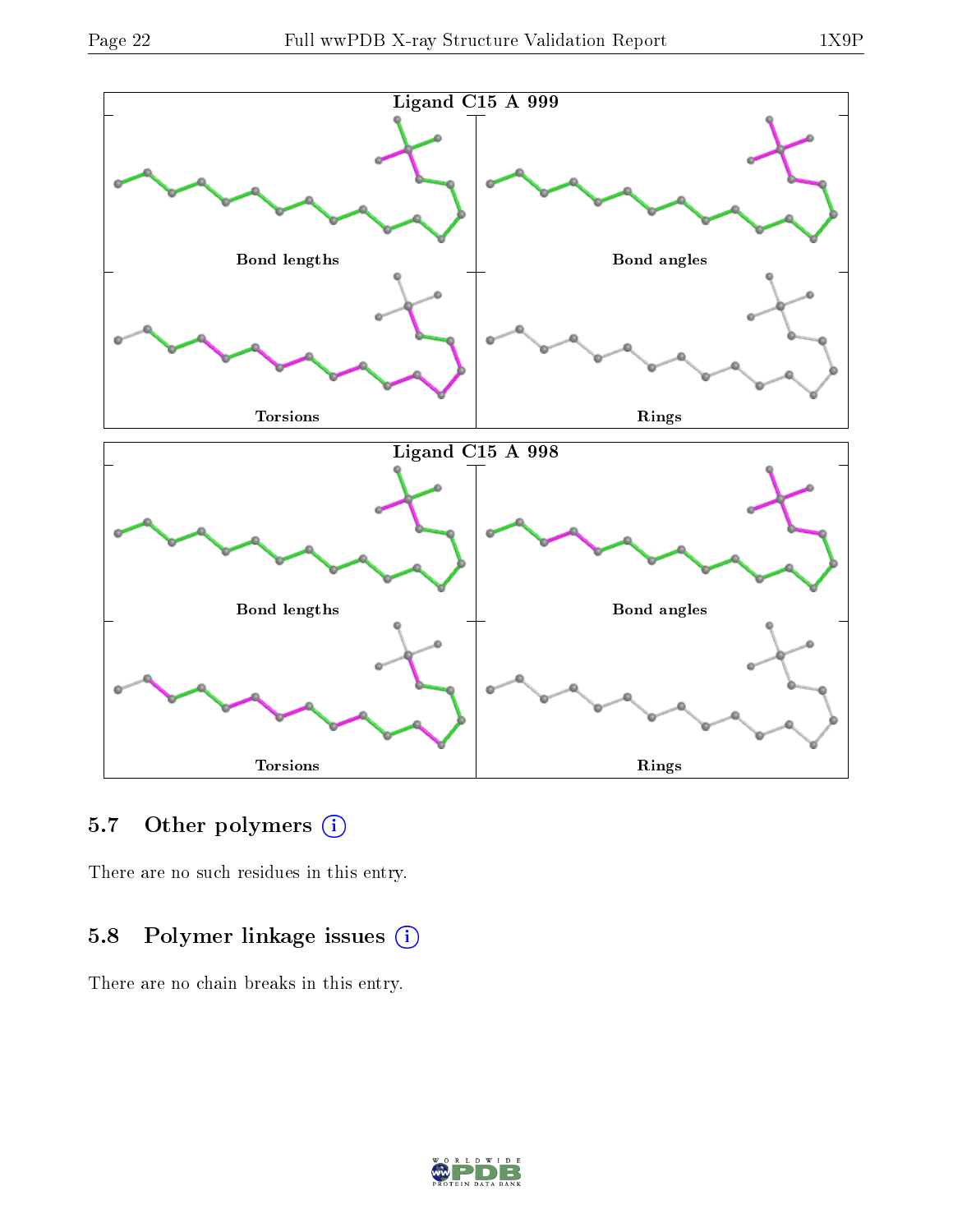## 6 Fit of model and data  $(i)$

### 6.1 Protein, DNA and RNA chains  $(i)$

In the following table, the column labelled  $#RSRZ> 2'$  contains the number (and percentage) of RSRZ outliers, followed by percent RSRZ outliers for the chain as percentile scores relative to all X-ray entries and entries of similar resolution. The OWAB column contains the minimum, median,  $95<sup>th</sup>$  percentile and maximum values of the occupancy-weighted average B-factor per residue. The column labelled ' $Q< 0.9$ ' lists the number of (and percentage) of residues with an average occupancy less than 0.9.

| $\text{Mol}$ | $\mid$ Chain | Analysed     | ${ <\hspace{-1.5pt}{\mathrm{RSRZ}} \hspace{-1.5pt}>}$ | $\#\text{RSRZ}\text{>2}$                       | $OWAB(A^2)$ | $\mid$ Q<0.9 |
|--------------|--------------|--------------|-------------------------------------------------------|------------------------------------------------|-------------|--------------|
|              |              | 460/523(87%) |                                                       | $+34(7\%)$ 14 14 30, 54, 150, 186 <sup>+</sup> |             |              |

All (34) RSRZ outliers are listed below:

| Mol            | $\overline{\text{Chain}}$ | Res             | Type                    | <b>RSRZ</b>      |
|----------------|---------------------------|-----------------|-------------------------|------------------|
| $\mathbf{1}$   | $\overline{\rm A}$        | 353             | <b>ALA</b>              | 11.9             |
| $\overline{1}$ | $\overline{\rm A}$        | 352             | $\rm{ARG}$              | 11.4             |
| $\overline{1}$ | $\overline{\rm A}$        | 356             | $\overline{\text{GLU}}$ | 9.8              |
| $\mathbf{1}$   | $\overline{A}$            | 355             | <b>ALA</b>              | 6.1              |
| $\overline{1}$ | $\overline{A}$            | 297             | $\overline{\text{LYS}}$ | $\overline{5.1}$ |
| $\mathbf{1}$   | $\overline{\rm A}$        | 345             | ALA                     | 5.0              |
| $\overline{1}$ | $\overline{A}$            | 344             | $\overline{\rm{PHE}}$   | $4.\overline{8}$ |
| $\overline{1}$ | $\overline{A}$            | 158             | $\overline{\text{GLN}}$ | 4.7              |
| $\mathbf{1}$   | $\overline{A}$            | 351             | $\overline{\text{LYS}}$ | $\overline{4.3}$ |
| $\overline{1}$ | $\overline{A}$            | 373             | PRO                     | $\overline{4.1}$ |
| $\overline{1}$ | $\overline{\rm A}$        | 490             | <b>THR</b>              | $\overline{3.5}$ |
| $\overline{1}$ | $\overline{A}$            | 486             | <b>ILE</b>              | $\overline{3.5}$ |
| $\overline{1}$ | $\overline{A}$            | 159             | <b>VAL</b>              | 3.4              |
| $\overline{1}$ | $\overline{\rm A}$        | 154             | <b>THR</b>              | $\overline{3.1}$ |
| $\overline{1}$ | $\overline{A}$            | $\overline{50}$ | $\overline{\text{GLY}}$ | $\overline{3.1}$ |
| $\mathbf{1}$   | $\overline{A}$            | 484             | <b>GLN</b>              | $\overline{3.1}$ |
| $\overline{1}$ | $\overline{\rm A}$        | 374             | $\overline{\text{GLN}}$ | $2.9\,$          |
| $\mathbf{1}$   | $\overline{\rm A}$        | 298             | <b>ASP</b>              | $2.8\,$          |
| $\overline{1}$ | $\overline{\rm A}$        | 491             | <b>SER</b>              | $\overline{2.8}$ |
| $\overline{1}$ | $\overline{\rm A}$        | 49              | THR                     | 2.8              |
| $\mathbf{1}$   | $\overline{A}$            | 348             | <b>ALA</b>              | 2.8              |
| $\overline{1}$ | $\overline{\rm A}$        | 489             | <b>PHE</b>              | $\overline{2.8}$ |
| $\mathbf{1}$   | $\overline{\rm A}$        | 346             | <b>THR</b>              | 2.8              |
| $\overline{1}$ | $\overline{\rm A}$        | 482             | <b>TYR</b>              | $2.\overline{7}$ |
| $\overline{1}$ | $\overline{A}$            | 296             | <b>LEU</b>              | 2.7              |
| $\overline{1}$ | $\overline{\rm A}$        | 157             | $\overline{\text{LYS}}$ | $2.6\,$          |
| $\overline{1}$ | $\overline{\rm A}$        | 354             | $\overline{{\rm GLU}}$  | 2.6              |

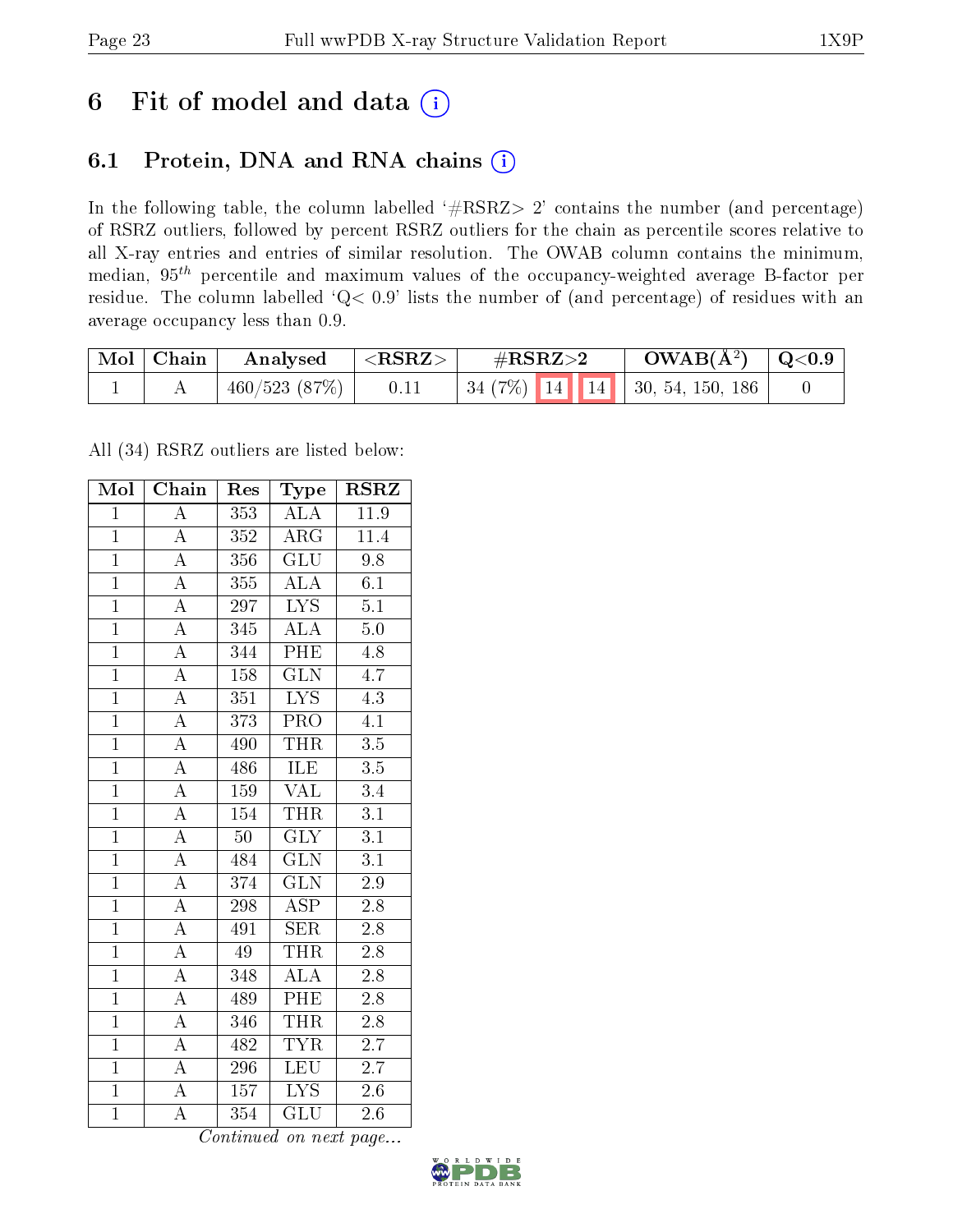| Mol | Chain | Res | Type       | <b>RSRZ</b> |
|-----|-------|-----|------------|-------------|
|     |       | 394 | ILE        | 2.6         |
|     |       | 375 | <b>LYS</b> | 2.5         |
| 1   |       | 487 | ARG        | 2.5         |
|     |       | 349 | GLU        | 2.4         |
| 1   |       | 398 | <b>SER</b> | 2.4         |
|     |       | 395 | <b>SER</b> | 2.1         |
|     |       | 84  | <b>TYR</b> | 2.1         |

### 6.2 Non-standard residues in protein, DNA, RNA chains  $(i)$

There are no non-standard protein/DNA/RNA residues in this entry.

#### 6.3 Carbohydrates  $(i)$

There are no carbohydrates in this entry.

#### 6.4 Ligands  $(i)$

In the following table, the Atoms column lists the number of modelled atoms in the group and the number defined in the chemical component dictionary. The B-factors column lists the minimum, median,  $95<sup>th</sup>$  percentile and maximum values of B factors of atoms in the group. The column labelled  $Q < 0.9$ ' lists the number of atoms with occupancy less than 0.9.

| Mol | Type           | Chain | $\operatorname{Res}$ | Atoms | ${\bf RSCC}$ |      | $RSR   B-factors(A^2)$ | Q <sub>0.9</sub> |
|-----|----------------|-------|----------------------|-------|--------------|------|------------------------|------------------|
|     | $\mathbb{C}15$ |       | 998                  | 20/22 | 0.63         | 0.47 | 91,95,113,114          |                  |
|     | SO4            |       | 700                  | 5/5   | 0.72         | 0.38 | 166,166,166,166        |                  |
|     | C15            |       | 999                  | 20/22 |              | 0.36 | 70,83,94,94            |                  |

The following is a graphical depiction of the model fit to experimental electron density of all instances of the Ligand of Interest. In addition, ligands with molecular weight  $> 250$  and outliers as shown on the geometry validation Tables will also be included. Each fit is shown from different orientation to approximate a three-dimensional view.

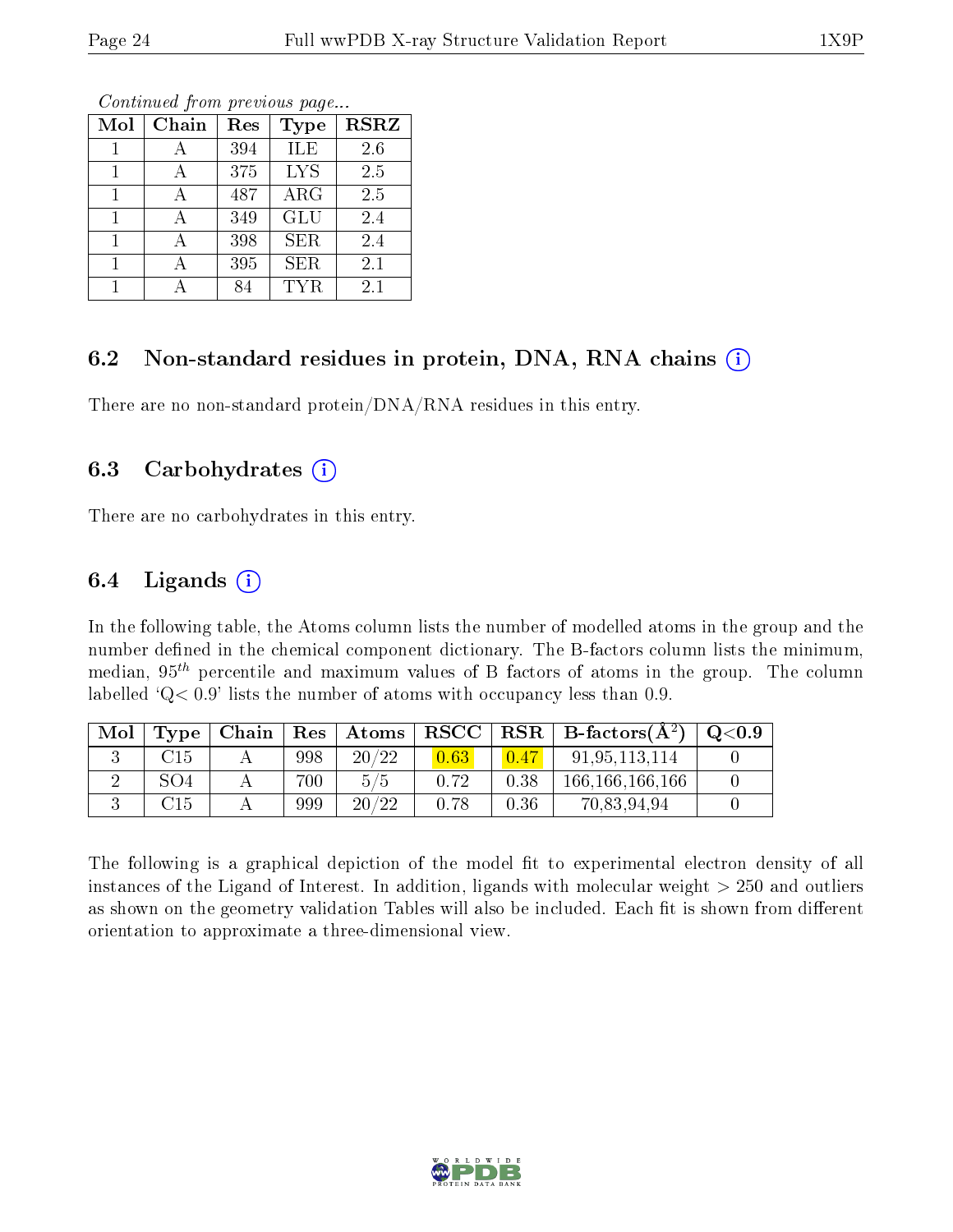